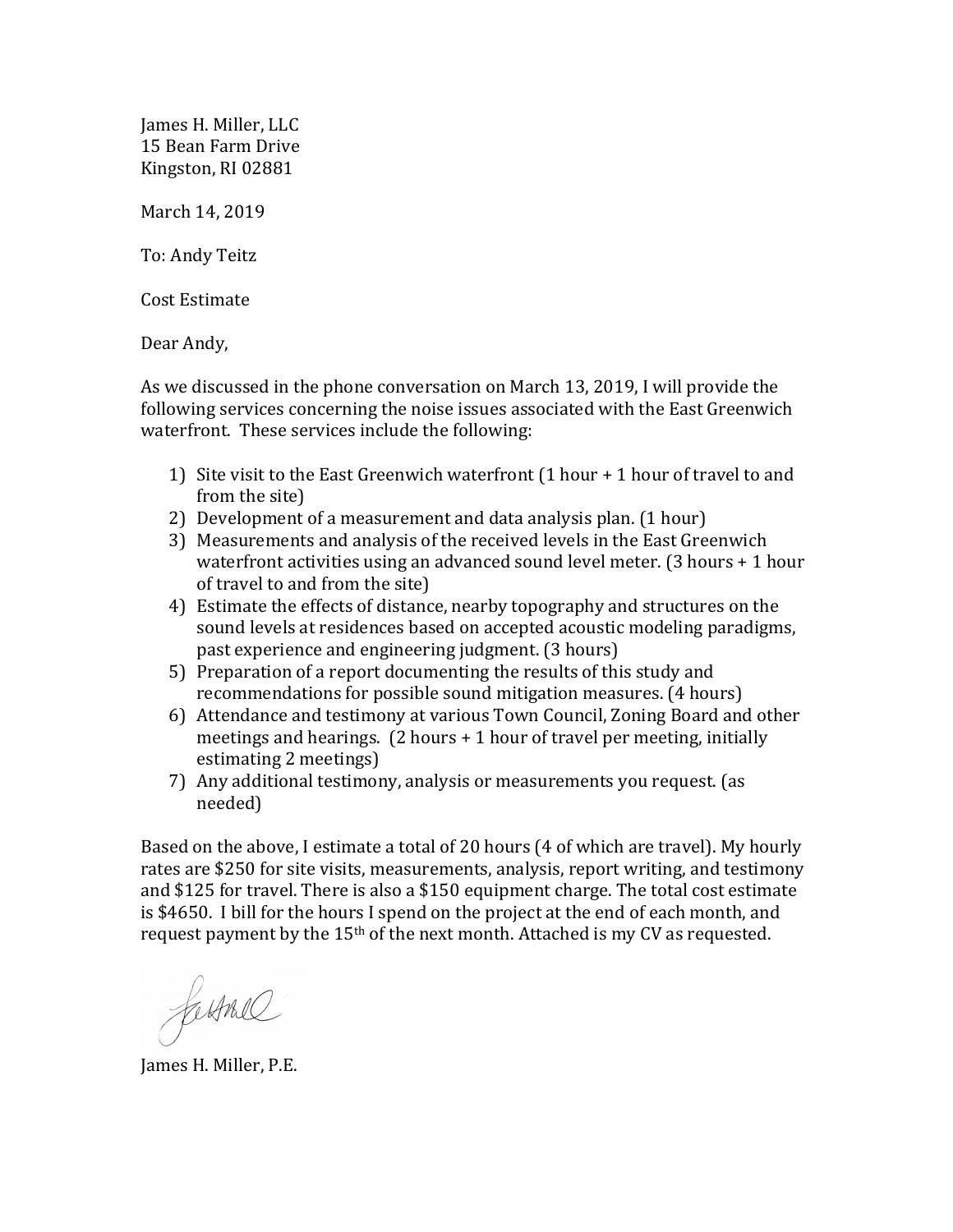#### **JAMES H. MILLER, ScD, PE**

URI ADDRESS HOME ADDRESS University of Rhode Island 15 Bean Farm Drive Department of Ocean Engineering Theorem 2008 Structure Control 2008 Kingston, RI 02881 Narragansett, RI 02882 cell (401) 741-4736 miller@uri.edu office (401) 874-6540

#### **SUMMARY**

Dr. Miller has consulted on and provided expert testimony at town councils, planning boards and other government agencies for a number of projects involving the modeling, measurement and mitigation of noise from sports facilities, auto racetracks, construction activities on land, rivers and at sea, wedding venues, restaurants and bars, and animal care facilities. He has also provided expert witness testimony in a number of patent infringement cases in the US Patent and Trademark Office, Federal court proceedings, and the US International Trade Commission. Dr. Miller is a Fellow of the Acoustical Society of America (ASA) and was President of the ASA for 2013-2014. In addition to 63 refereed publications in the area of acoustics, sonar and bioacoustics, Dr. Miller has more than 140 other publications and 5 patents. In 2004, URI presented Dr. Miller with the Albert E. Carlotti Faculty Excellence Award for Research. In 1999, he was awarded the URI Marshall Award for Faculty Excellence in Engineering. He won the Naval Postgraduate School Menneken Faculty Award for Excellence in Scientific Research in 1993. He been Principal Investigator on more than 30 extramural research projects in fields of acoustics in air and water, bioacoustics, signal processing and other areas funded by the Office of Naval Research, National Oceanographic and Atmospheric Administration, National Science Foundation and Naval Undersea Warfare Center. Besides the ASA, he is a member of Sigma Xi, Tau Beta Pi, Eta Kappa Nu, IEEE, SNAME and MTS. He is a registered Professional Engineer (Electrical) in the State of Rhode Island, License #9595.

# **EXPERIENCE**

| $8/95$ - present | UNIVERSITY OF RHODE ISLAND<br>Narragansett, Rhode Island   |
|------------------|------------------------------------------------------------|
| $1/06$ - present | Professor of Ocean Engineering                             |
| $7/08 - 6/11$    | Chair of Ocean Engineering                                 |
| $7/00 - 12/05$   | Professor of Ocean Engineering                             |
| $8/95 - 6/00$    | Associate Professor of Ocean Engineering                   |
| $6/11 - 8/13$    | NATO Center for Maritime Research and Experimentation      |
|                  | La Spezia, Italy                                           |
| $7/12 - 8/13$    | Deputy Chief Scientist and Head, Strategic Development     |
| $6/11 - 6/12$    | Head, Department of Applied Research                       |
| $8/87 - 8/95$    | NAVAL POSTGRADUATE SCHOOL                                  |
|                  | Monterey, California                                       |
| $7/92 - 8/95$    | Associate Professor of Electrical and Computer Engineering |
| $8/87 - 7/92$    | Assistant Professor of Electrical and Computer Engineering |
|                  |                                                            |
| <b>EDUCATION</b> |                                                            |
| $6/83 - 8/87$    | MASSACHUSETTS INSTITUTE OF TECHNOLOGY                      |
|                  | WOODS HOLE OCEANOGRAPHIC INSTITUTION,                      |
|                  | Cambridge and Woods Hole, Massachusetts                    |
|                  | Joint Program in Oceanographic Engineering                 |
|                  | Doctor of Science.                                         |
| $9/79 - 3/81$    | <b>STANFORD UNIVERSITY</b>                                 |
|                  | Stanford, California                                       |
|                  | Master of Science in Electrical Engineering.               |
| $9/75 - 6/79$    | WORCESTER POLYTECHNIC INSTITUTE                            |
|                  | Worcester, Massachusetts                                   |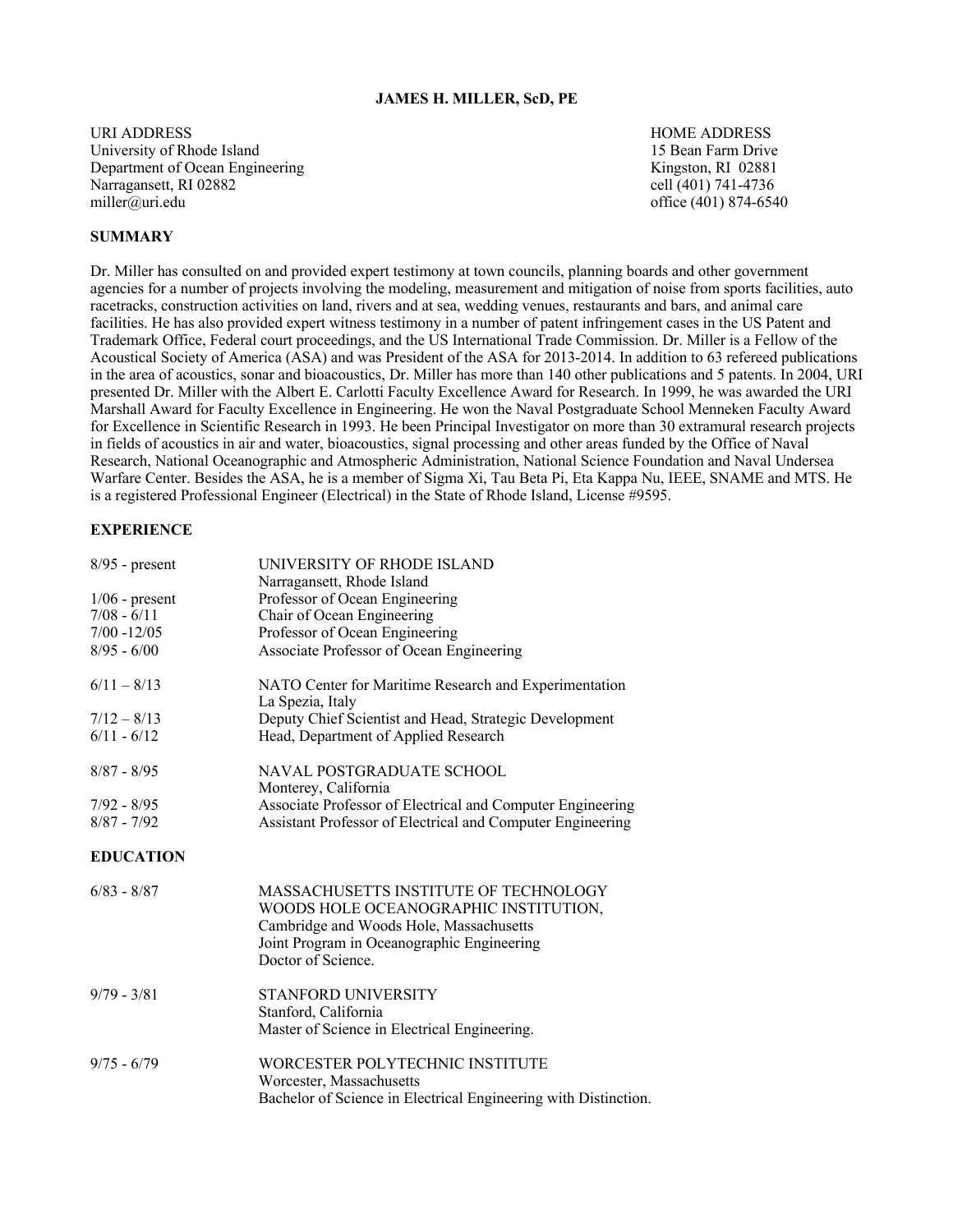## **GOOGLE SCHOLAR PAGE**

https://scholar.google.com/citations?hl=en&user=tU-Jx3QAAAAJ

## **PATENTS**

- 1. H. T. Rossby and **J. H. Miller**, "Monopole-Driven Underwater Sound Source," US Patent No. 6,814,180, November 9, 2004.
- 2. M. J. Zimmerman and **J. H. Miller**, "3-D Forward Looking Sonar with Fixed Frame of Reference," US Patent No. 7,035,166, April 25, 2006.
- 3. M. J. Zimmerman and **J. H. Miller**, "High resolution obstacle avoidance and bottom mapping array processing technique," US Patent No. 7,173,879, February 6, 2007.
- 4. M. J. Zimmerman and **J. H. Miller**, "3-D Forward Looking Sonar with Fixed Frame of Reference for Navigation," US Patent No. 7,355,924, April 8, 2008.
- 5. J. H. Rooney III, J. T. Gratke, R. J. Lewis, M. F. Janik, T. B. Pederson, W. C. Zurawski, **J. H. Miller**. "Sonar system and method providing low probability of impact on marine mammals," U.S. Patent No. 7486591, February 3, 2009.

#### **REFEREED PUBLICATIONS AND BOOK CHAPTERS**

- 1. Y. Desaubies, C.-S. Chiu and **J. H. Miller**, "Acoustic mode propagation through a range-dependent ocean," J. Acoust. Soc. Am.80 (4), 1148 - 1160, (1986).
- 2. J. F. Lynch, R. C. Spindel, C.-S. Chiu, **J. H. Miller** and T. Birdsall, "Results from the MIZEX '84 Preliminary Tomography Transmissions: Implications for MIZ, Arctic, and Surface Wave Tomography,'' *J. Geophys. Res.*., 37 (C7), 6869-6885, (1987).
- 3. J. F. Lynch, **J. H. Miller**, and C.-S. Chiu, "Phase and travel time variability of adiabatic acoustic normal modes due to scattering from a rough sea surface, with application to shallow water, and high latitude regions," *J. Acoust. Soc. Am.*, 85(1), 83-89, (1989).
- 4. **J. H. Miller**, J. F. Lynch, and C.-S. Chiu, "Estimation of sea surface spectra using acoustic tomography*," J. Acoust. Soc. Am.*86(1), 326-345, (1989).
- 5. R. C. Dees, **J. H. Miller**, K. P. Schaaff, S. Paulsen, C.-S. Chiu, L. L. Ehret and J. F. Lynch, "Signal Processing in the 1988 Monterey Bay Acoustic Tomography Experiment," in *Acoustical Imaging*, Volume 18, eds. H. Lee and G. Wade, 441-454, Plenum, (1990).
- 6. R. Hippenstiel, E. Chaulk, and **J. H. Miller**, "Arrival time tracking of partially resolved acoustic rays with application to ocean acoustic tomography," *J. Acoust. Soc. Am.*92(3), 1759-1762, (1992).
- 7. **J. H. Miller** and C.-S. Chiu, "Localization of the sources of short duration acoustic signals," *J. Acoust. Soc. Am.*92(5), 2997-2999, (1992).
- 8. **J. H. Miller**, J. F. Lynch, C.-S. Chiu, E. L. Westreich, J. S. Gerber, R. Hippenstiel, and E. Chaulk, "Acoustic measurements of surface gravity wave spectra in Monterey Bay using mode travel time fluctuations," *J. Acoust. Soc. Am.*94(2), 954-974 (1993).
- 9. **J. H. Miller** and J. Franken, "Ocean Acoustic Tomography," *Marineblad*, 104(11), 340-345 (1994).
- 10.J. F. Lynch, A. E. Newhall, C.-S. Chiu, and **J. H. Miller**, "Three-dimensional ray acoustics in a realistic ocean" in Oceanography and Acoustics: Prediction and Propagation Models, eds. A. Robinson and D. Lee, AIP Press, 198-232, (1994).
- 11.C.-S. Chiu, A. J. Semtner, C. M. Ort, **J. H. Miller**, and L. L. Ehret, "A ray variability analysis of sound transmission from Heard Island to California," *J. Acoust. Soc. Am. 96*(4) 2380-2388(1994).
- 12.A. B. Baggeroer, K. Lashkari, **J. H. Miller**, C.-S. Chiu, P. N. Mikhalevsky, K. Von Der Heydt, "Vertical array receptions off Monterey for the Heard Island Feasibility Test signals," *J. Acoust. Soc. Am. 96*(4) 2395-2413 (1994).
- 13.**J. H. Miller**, C.-S. Chiu and J. F. Lynch, "Signal Processing for Coastal Acoustic Tomography," in *Theoretical and Computational Acoustics*, Volume 2, eds. D. Lee, and M. Schultz, World Scientific, Singapore, 899-916 (1994).
- 14.C.-S. Chiu, **J. H. Miller**, and J. F. Lynch, "Inverse Techniques for Coastal Acoustic Tomography," in *Theoretical and Computational Acoustics*, Volume 2, eds. D. Lee, and M. Schultz, World Scientific, Singapore, 917-931 (1994).
- 15.C.-S. Chiu, **J. H. Miller**, W. W. Denner, and J. F. Lynch, "Forward modeling of the Barents Sea tomography vertical array data and inversion highlights," in *Full Field Inversion Methods in Ocean and Seismic Acoustics* (O. Diachok, A. Caiti, P. Gerstoft and H. Schmidt editors), Kluwer Academic Publishers, 1995.
- 16.Chiu, C-S., **J. H. Miller**, W. W. Denner, and J. F. Lynch, " A Three-Dimensional, Broadband, Coupled Normal-Mode Sound Propagation Modeling Approach," in *Full Field Inversion Methods in Ocean and Seismic Acoustics* (O. Diachok, A. Caiti, P. Gerstoft and H. Schmidt editors), Kluwer Acad. Publishers, 1995.
- 17.Chiu, C-S., **J. H. Miller**, and W. W. Denner, "Modeling of Backscatter and Barrier Sonar System Concepts using a Coupled Normal-Mode Approach (U)," *J. Underwater Acoust.*, 1, 103-116, 1995.
- 18.C.-S. Chiu, **J. H. Miller**, and J. F. Lynch, "Forward coupled-mode propagation modeling for coastal acoustic tomography," *J. Acoust. Soc. Am.* 99(2) 793-802 (1996).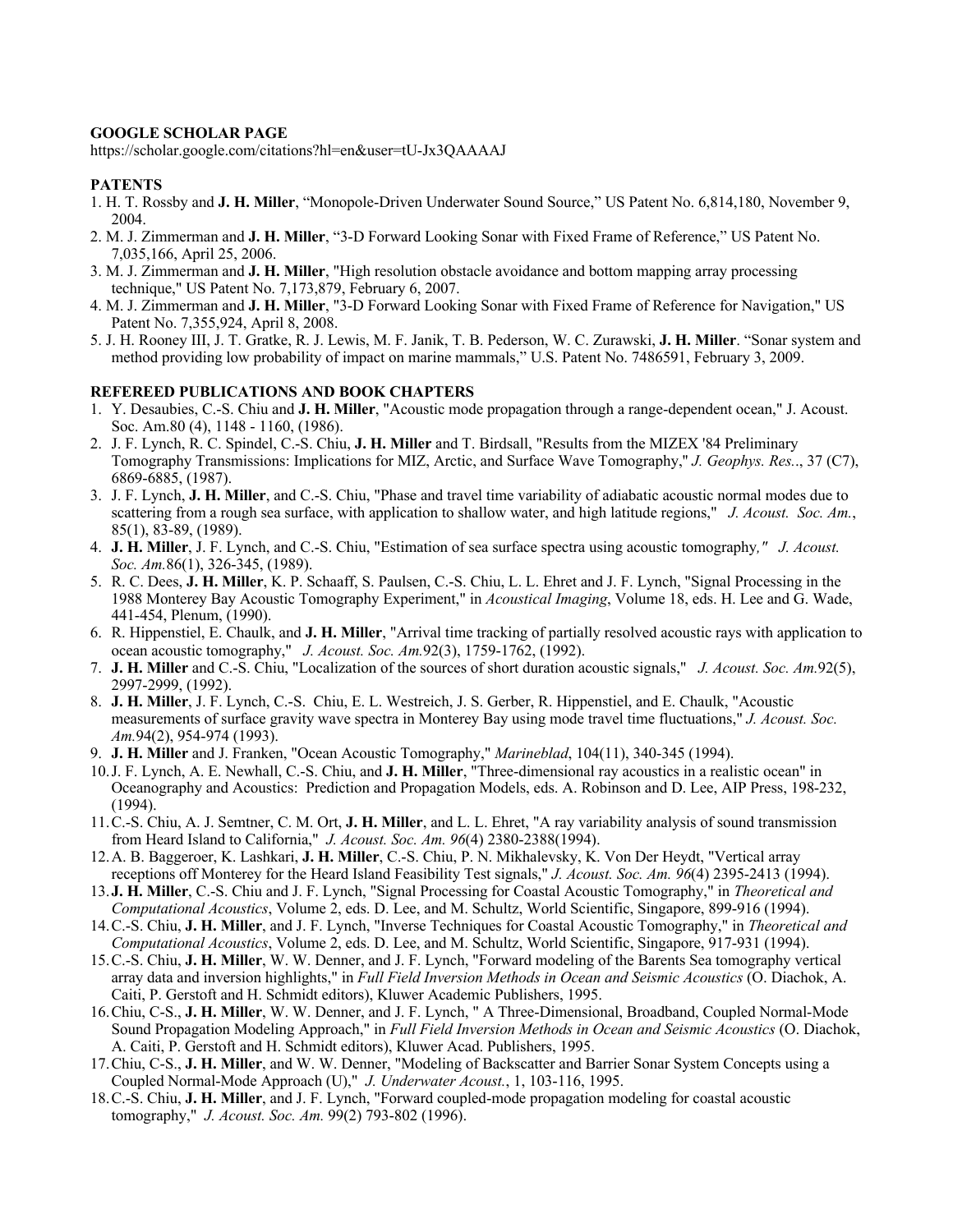- 19.A. R. Parsons, R. H. Bourke, R. D. Muench, C.-S. Chiu, J. F. Lynch, **J. H. Miller**, A. J. Plueddemann, and R. Pawlowicz, "The Barents Sea Polar Front in Summer," *J. Geophys. Res.*., 101(C6) 14201-14222, (1996).
- 20.J. F. Lynch, G. Jin, R. Pawlowicz, D. Ray, A. J. Plueddemann C.-S. Chiu, **J. H. Miller**, R. H. Bourke, and A. R. Parsons, "Acoustic travel-time perturbations due to shallow-water internal waves and internal tides in the Barents Sea Polar Front: Theory and experiment," *J. Acoust. Soc. Am.*99(2) 803-821 (1996).
- 21.G. Jin, J. F. Lynch, C.-S. Chiu, and **J. H. Miller**, "A theoretical and simulation study of acoustic normal mode coupling effects due to the Barents Sea Polar Front, with applications to acoustic tomography and matched-field processing," *J. Acoust. Soc. Am. 1*00(1), 193-205 (1996).
- 22.Potty, G., **J. H. Miller**, J. F. Lynch, and K. B. Smith, "Tomographic inversion for sediment parameters in shallow water," *J. Acoust.* Soc. Am, 108(3), pp. 973-986, (2000).
- 23.**J. H. Miller,** and G. R. Potty, "Geoacoustic tomography: range dependent inversions on a single slice," *J. Comp. Acoust*., 8(2), pp. 325-345, 2000.
- 24.**J. H. Miller,** and G. R. Potty, "Non-linear Optimization Techniques in Geoacoustic Tomography," in *Inverse Problems in Underwater Acoustics*, (M. Taroudakis and G. Makrakis, eds.), Springer-Verlag, (2001).
- 25.K. B. Smith, C. W. Miller, A. F. D'Agostino, B Sperry, **J. H. Miller**, and G. R. Potty, "Three-dimensional propagation effects near the mid-Atlantic Bight shelf break (L)," *J. Acoust. Soc. Am.* 112, 373 (2002).
- 26.G. R. Potty, **J. H. Miller**, and J. F. Lynch, "Inversion for sediment geoacoustic properties at the New England Bight," *J. Acoust. Soc. Am.* 114, 1874-1887 (2003).
- 27.D. B. Cousins and **J. H. Miller**, "A Model-Based System for Simultaneously Estimating Bathymetry and Sound Speed Characteristics – Simulation Results," Proceedings of the IEEE/MTS Oceans 2000, 213-219. (2000).
- 28.J. Lynch, G. Gawarkiewicz, C.S. Chiu, R. Pickart, **J. H. Miller**, K. Smith, A. Robinson, K. Brink, R. Beardsley, B. Sperry and G. R. Potty, "Shelfbreak PRIMER- an integrated acoustic and oceanographic field study in the Middle Atlantic Bight," in Shallow Water Acoustics, R. Zhang and J. Zhou (eds.), (China Ocean Press, 1997).
- 29.G. Frisk, D. Bradley, J. Caldwell, G. D'Spain, J. Gordon, M. Hastings, D. Ketten, **J. H. Miller**, D. L. Nelson, A. N. Popper, and D. Wartzok, *Ocean Noise and Marine Mammals*, National Academy Press, (2003).
- 30.G. R. Potty and **J. H. Miller**, "Tomographic mapping of sediments in shallow water," *IEEE J. Oceanic. Eng.*, 28(2), 186-191, (2003).
- 31.**J. H. Miller**, L. R. Bartek, G. R. Potty, D. Tang, J. Na, and Y. Qi, "Sediments in the East China Sea," *IEEE J. Oceanic. Eng.* 29 (4), 940-951 (2004).
- 32.S. R. Ramp, C.-S. Chiu, F. L. Bahr, Y. Qi, P. H. Dahl, **J. H. Miller**, J. F. Lynch, R. Zhang, and J. Zhou, "The Shelf-Edge Frontal Structure in the Central East China Sea and Its Impact on Low-Frequency Acoustic Propagation," *IEEE J. Oceanic. Eng.* 29 (4), 1011- 1031, (2004).
- 33.G. R. Potty, **J. H. Miller**, , P. H. Dahl, C. J. Lazauski and C.- S. Chen, "Geoacoustic inversions results from the ASIAEX East China Sea Experiment," *IEEE J. Oceanic. Eng.* 29 (4), 1000-1010, (2004).
- 34.B. M. Howe and **J. H. Miller**, "Acoustic sensing for ocean research," *Marine Technology Society Journal*, 38, 144–154, (2004).
- 35.J. L. Miksis and **J. H. Miller**, "Transmission loss in manatee habitats," *J. Acoust. Soc. Am. 1*20(4), 2320-2327 2006.
- 36.D. P. Knobles., T. W. Yudichak, R. A. Koch, P. G. Cable, **J. H. Miller**, and G. R. Potty, "Inferences on Seabed Acoustics in the East China Sea from Distributed Acoustic Measurements," *IEEE J. Ocean. Eng.*, 31(1), 129-144, (2006).
- 37. J. F. Lynch, J. A. Colosi, G. Gawarkiewicz, T. F. Duda, A. D. Pierce, M. Badiey, B. G. Katsnelson, **J. H. Miller**, W. Siegmann, C.-S. Chiu, and A. Newhall, "Consideration of Fine-Scale Coastal Oceanography and 3-D Acoustics Effects for the ESME Sound Exposure Model," *IEEE J. Ocean. Eng.*, 31(1), 33-48, (2006).
- 38.B. L. Southall, A. E. Bowles, W. T. Ellison, J. J. Finneran, R. L. Gentry, C. R. Greene Jr., D. Kastak, D. R. Ketten, **J. H. Miller**, P. E. Nachtigall, W. J. Richardson, J. A. Thomas, P. L. Tyack, "Marine mammal noise exposure criteria: initial scientific recommendations: Overview," *Aquatic Mammals*. 33(4), 411-414, (2007).
- 39.B. L. Southall, A. E. Bowles, W. T. Ellison, J. J. Finneran, R. L. Gentry, C. R. Greene Jr., D. Kastak, D. R. Ketten, **J. H. Miller**, P. E. Nachtigall, W. J. Richardson, J. A. Thomas, P. L. Tyack, "Marine mammal noise exposure criteria: initial scientific recommendations: Introduction," *Aquatic Mammals*. 33(4), 415-426, (2007).
- 40.B. L. Southall, A. E. Bowles, W. T. Ellison, J. J. Finneran, R. L. Gentry, C. R. Greene Jr., D. Kastak, D. R. Ketten, **J. H. Miller**, P. E. Nachtigall, W. J. Richardson, J. A. Thomas, P. L. Tyack, "Marine mammal noise exposure criteria: initial scientific recommendations: Structure of the Noise Exposure Criteria," *Aquatic Mammals*. 33(4), 427-436, (2007).
- 41.B. L. Southall, A. E. Bowles, W. T. Ellison, J. J. Finneran, R. L. Gentry, C. R. Greene Jr., D. Kastak, D. R. Ketten, **J. H. Miller**, P. E. Nachtigall, W. J. Richardson, J. A. Thomas, P. L. Tyack, "Marine mammal noise exposure criteria: initial scientific recommendations: Criteria for Injury: TTS and PTS," *Aquatic Mammals*. 33(4), 437-445, (2007).
- 42.B. L. Southall, A. E. Bowles, W. T. Ellison, J. J. Finneran, R. L. Gentry, C. R. Greene Jr., D. Kastak, D. R. Ketten, **J. H. Miller**, P. E. Nachtigall, W. J. Richardson, J. A. Thomas, P. L. Tyack, "Marine mammal noise exposure criteria: initial scientific recommendations: Criteria for Behavioral Disturbance," *Aquatic Mammals*. 33(4), 446-456, (2007).
- 43.B. L. Southall, A. E. Bowles, W. T. Ellison, J. J. Finneran, R. L. Gentry, C. R. Greene Jr., D. Kastak, D. R. Ketten, **J. H. Miller**, P. E. Nachtigall, W. J. Richardson, J. A. Thomas, P. L. Tyack, "Marine mammal noise exposure criteria: initial scientific recommendations: Research Recommendations," *Aquatic Mammals*. 33(4), 474-481, (2007).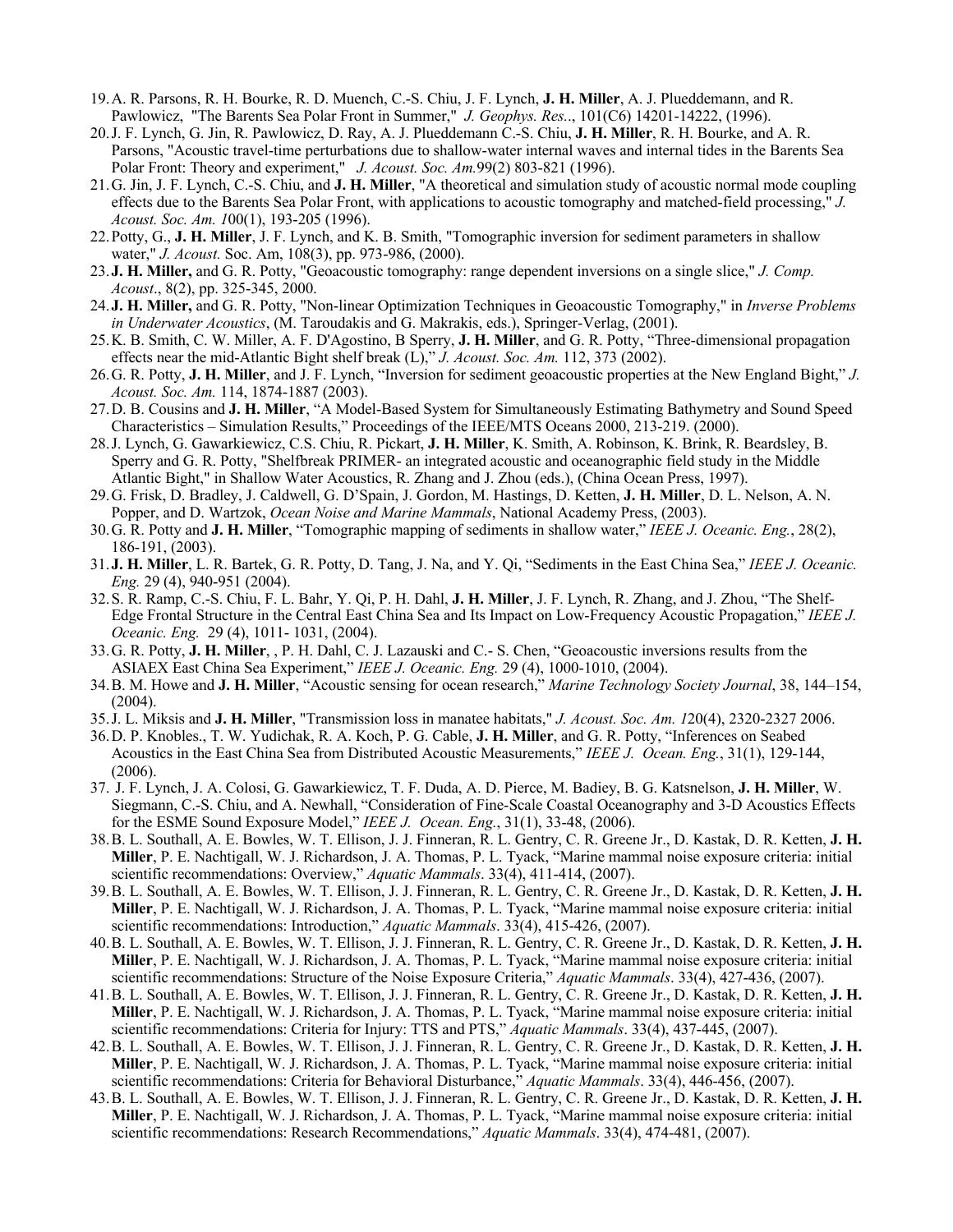- 44.J. L. Miksis-Olds, P. L. Donaghay, **J. H. Miller**, P. L. Tyack, and J. Nystuen, "Noise level correlates with manatee use of foraging habitats," *J. Acoust. Soc. Am.* 121: 3011-3020, (2007).
- 45.J. L. Miksis-Olds, P. L. Donaghay, **J. H. Miller**, P. L. Tyack, and J. E. Reynolds, "Simulated Vessel Approaches Elicit Differential Responses from Manatees," *Marine Mammal Science*, 23: 629-649, (2007).
- 46.G. R. Potty, **J. H. Miller**, P. Wilson, J. F. Lynch, and A. Newhall, "Geoacoustic inversion using combustive sound source signals," *J. Acoust. Soc. Am.* 124(3), Pt. 2, September (2008).
- 47.S. D. Rajan, G. V. Frisk, K. M. Becker, J. F. Lynch, G. R. Potty, and **J. H. Miller**, "Modal inverse techniques for inferring geoacoustic properties in shallow water," in Important Elements in: *Geoacoustic Inversion, Signal Processing, and Reverberation in Underwater Acoustics*, A. Tolstoy, ed., Research Signpost, Trivandrum, India, (2008).
- 48.**J. H. Miller**, D. L. Bradley, and J. Nystuen, "Ocean Noise Budgets," *Bioacoustics*, 17(1-3), 133-136, (2008).
- 49.**J. H. Miller**, G. R. Potty, K. Vigness Raposa, D. Casagrande, L. A. Miller, J. A. Nystuen, P. M. Scheifele, and J. G.
- Clark, "Assessment of the acoustic effects on marine animals by an offshore wind farm," *Bioacoustics*, (2010). 50.G. R. Potty and **J. H. Miller**, "Long Range Sediment Tomography in the East China Sea," in *Shallow Water Acoustics*, J. Simmen, E. S. Livingston, J-X Zhou and F-H Li eds., AIP Conference Proceedings, 255-261, 2010.
- 51.Crocker, S.E., P. Nielsen, **J. H. Miller**, and M. Siderius, "Geoacoustic inversion of ship radiated noise in shallow water using data from a single hydrophone," *J. Acoust. Soc. Am.* 136 (5). November (2014).
- 52.**J. H. Miller**, Potty G.R., Kim HK. (2016) Pile-Driving Pressure and Particle Velocity at the Seabed: Quantifying Effects on Crustaceans and Groundfish. In: Popper A., Hawkins A. (eds.) The Effects of Noise on Aquatic Life II. Advances in Experimental Medicine and Biology, 875, Springer, New York, NY.
- 53.P. Worcester, **J. H. Miller**, and K. Vigness Raposa, "Rejoinder to: M.B. Kaplan, S. Solomon, A coming boom in commercial shipping? The potential for rapid growth of noise from commercial ships by 2030 [Mar. Policy 73 (Suppl. C) (2016) S119–S121]", *Marine Policy*, 98, 174-175, (2018).
- 54.J. Bonnel, Y.-T. Lin, D. Eleftherakis, J. Goff, S. Dosso, R. Chapman, **J. H. Miller**, and G. R. Potty, "Geoacoustic inversion on the New England Mud Patch using warping and dispersion curves of high-order modes," *J. Acoust. Soc. Am.* 143, EL405 (2018).
- 55.G. R. Potty, **J. H. Miller**, YT Lin, and J. Bonnel, "Inference of bottom properties in the New England Mudpatch using geophone and hydrophone data," IEEE J. Ocean. Eng., submitted, (2018).
- 56.**J. H. Miller**, G. R. Potty, C. J. Wesley, Steven Crocker, YT Lin, and J. Baker, "Interface Wave Sediment Profiler: A seismo-acoustic source," IEEE J. Ocean. Eng., in preparation, (2018).
- 57.G. R. Potty and **J. H. Miller**, "Effect of shear on group velocity dispersion," IEEE J. Ocean. Eng., in preparation, (2018).
- 58.G. R. Potty, **J. H. Miller**, K. Cutler, Y.-T. Lin, and D. Tollefsen, "Modal attenuation coefficients from broadband horizontal array data ," IEEE J. Ocean. Eng., in preparation, (2018).
- 59.J. Amaral, **J. H. Miller**, G. R. Potty, Y.-T. Lin, and A. Newhall, "Analysis of fin whale vocalizations south of Rhode Island," IEEE J. Ocean. Eng., in preparation, (2018).
- 60.**J. H. Miller**, G. R. Potty, Y.-T. Lin, and A. Newhall, "Overview of underwater acoustic and seismic measurements of the construction and operation of the Block Island Wind Farm," IEEE J. Ocean. Eng., in preparation, (2018).
- 61.G. R. Potty, J. Amaral, and **J. H Miller**, "Measurements of particle motion near the seafloor during construction and operation of the Block Island Wind Farm," IEEE J. Ocean. Eng., in preparation, (2018).
- 62.Y.-T. Lin, A. Newhall, G. R. Potty, and **J. H. Miller**, "A preliminary numerical model of three-dimensional underwater sound propagation in the Block Island Wind Farm area," IEEE J. Ocean. Eng., in preparation, (2018).
- 63.K. J. Vigness-Raposa, J. Amaral, A. S. Frankel, **J. H Miller**, and Y.-T. Lin, "Variations in the acoustic field recorded during pile-driving construction of the Block Island Wind Farm," IEEE J. Ocean. Eng., in preparation, (2018).

#### **OTHER PUBLICATIONS & PRESENTATIONS**

- 1. Y. Desaubies, C.-S. Chiu, and **J. H. Miller**, "Acoustic normal mode propagation through ocean eddies," 106th Meeting of the Acoustical Society of America, San Diego, November 7-11, 1983.
- 2. J. F. Lynch, **J. H. Miller**, G. V. Frisk and C.-S. Chiu, "Multiple Scattering of Normal Modes from Rough Surfaces with Applications to Shallow Water Acoustics and Ocean Acoustic Tomography," Proceedings of the International Symposium on Multiple Scattering of Waves in Random Media and Random Rough Surfaces, Penn. State U., July 29-- -Aug. 2, 1985.
- 3. J. F. Lynch, G. V. Frisk and **J. H. Miller**, "Scattering off rough boundaries in ray and normal mode theory with applications to ocean acoustic tomography and shallow water acoustics," 109th Meeting of the Acoustical Society of America, Syracuse, April 8-12, 1985.
- 4. **J. H. Miller**, C.-S. Chiu, and J. F. Lynch, "Estimating sea surface spectra with acoustic tomography," 112th Meeting of the Acoustical Society of America, Anaheim, December 8-12, 1986.
- 5. **J. H. Miller**, "Estimation of sea surface wave spectra using acoustic tomography," Doctoral Dissertation, MIT-WHOI Joint Program in Oceanographic Engineering, WHOI-87-31, September 1987.
- 6. **J. H. Miller**, J. F. Lynch, and C.-S. Chiu, "Estimating Spatially-Varying Sea Surface Frequency-Direction Spectra using Acoustic Tomography," AGU-ASLO 1988 Ocean Sciences Meeting, New Orleans, February 1988.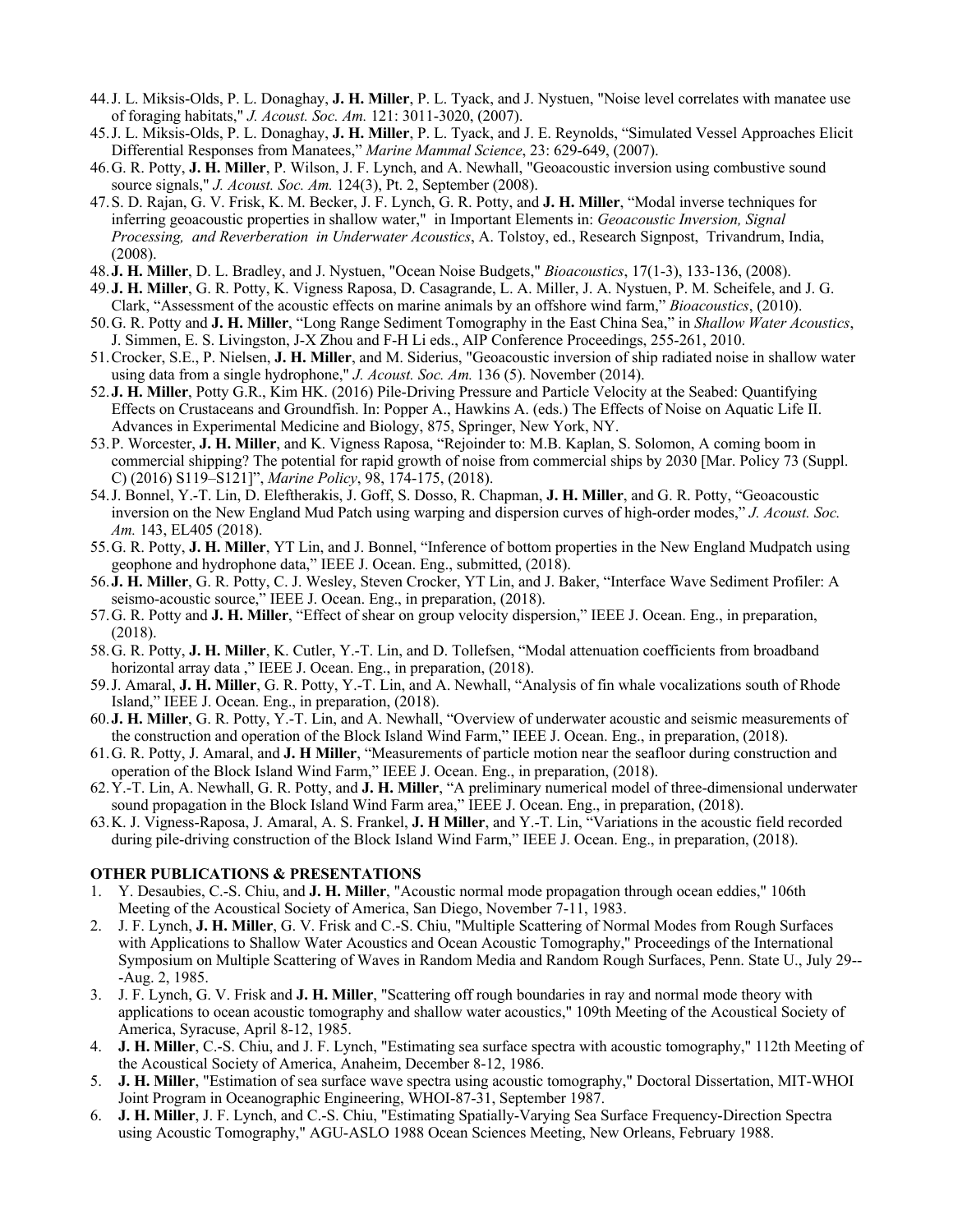- 7. **J. H. Miller**, J. F. Lynch, and C.-S. Chiu, "Preliminary results of the 1988 Monterey Bay acoustic tomography experiment," 117th Meeting of the Acoustical Society of America, Syracuse, May 22-26, 1989.
- 8. F. M. Strohm, **J. H. Miller**, and R. H. Bourke, "A Simulation of Ocean Acoustic Tomography using Matched Field Processing," Sixth IEEE ASSP Workshop on Multidimensional Processing, Monterey, CA, September 6-8, 1989.
- 9. D. D. Pierce, C. W. Therrien, and **J. H. Miller**, "Matched Field Processing for Underwater Source Localization," Sixth IEEE ASSP Workshop on Multidimensional Processing, Monterey, CA, September 6-8, 1989.
- 10. **J. H. Miller**, L. L. Ehret, R. C. Dees and T. R. Rowan, "The Viability of Acoustic Tomography in Monitoring the Circulation of Monterey Bay," Naval Postgraduate School Technical Report NPS62-89-003. December 1989.
- 11. **J. H. Miller**, L. L. Ehret, C.-S. Chiu, and J. F. Lynch, "The Viability of Acoustic Tomography in Monitoring the Circulation of Monterey Bay," AGU-ASLO 1990 Ocean Sciences Meeting, New Orleans, February 12-16, 1990.
- 12. J. F. Lynch, A. E. Newhall, **J. H. Miller**, C.-S. Chiu, R. C. Dees, K. P. Schaaff, and S. Paulsen, "Surface wave, wave group, and internal wave observations in the 1988 Monterey Bay Tomography Experiment," 119th Meeting of the Acoustical Society of America, State College, PA, May 21-25, 1990.
- 13. R. T. Barock, C.-S. Chiu, **J. H. Miller**, R. M. Clancy, and J. F. Lynch, "Acoustic tomographic measurement of oceanic advective heat flux," 119th Meeting of the Acoustical Society of America, State College, PA, May 21-25, 1990.
- 14. J. F. Lynch, **J. H. Miller** and P. Worcester, "Determination of sea surface characteristics from acoustic tomography data," 120th Meeting of the Acoustical Society of America, San Diego, CA, November 26-30, 1990.
- 15. E. Chaulk, R. Hippenstiel, and **J. H. Miller**, "Arrival time tracking of partially resolved acoustic rays with application to ocean acoustic tomography," 120th Meeting of the Acoustical Society of America, San Diego, CA, November 26- 30, 1990.
- 16. D. F. Smith, **J. H. Miller**, C.-S. Chiu, and L. L. Ehret, "Eigenray solutions for cross-shelf propagation," 120th Meeting of the Acoustical Society of America, San Diego, CA, November 26-30, 1990.
- 17. C.-S. Chiu and **J. H. Miller**, "On the use of ocean dynamics to improve acoustic tomography estimates," 121st Meeting of the Acoustical Society of America, Baltimore, MD, April 29-May 3, 1991.
- 18. C.-S. Chiu, A. J. Semtner, C. M. Ort, **J. H. Miller**, and L. L. Ehret, " A ray variability analysis of sound transmission from Heard Island to California", 122nd Meeting of the Acoustical Society of America, Houston, November 4-8, 1991.
- 19. **J. H. Miller**, J. F. Lynch, C.-S. Chiu, R. Hippenstiel, E. Chaulk, J. S. Gerber, "Surface wave tomography in Monterey Bay using mode travel time fluctuations", 122nd Meeting of the Acoustical Society of America, Houston, November 4-8, 1991.
- 20. A. B. Baggeroer, K. Lashkari, **J. H. Miller**, C.-S. Chiu, G. Frogner, P. N. Mikhalevsky, and K. Von Der Heydt, "Vertical array resolution of the normal modes from the Heard Island signals," 122nd Meeting of the Acoustical Society of America, Houston, November 4-8, 1991.
- 21. E. L. Westreich, C.-S. Chiu, **J. H. Miller**, M. L. Collins, and J. F. Lynch, "Modeling pulse transmission in Monterey Bay using parabolic equation methods," Eos, Transactions, American Geophysical Union, 72(51), 47, (1991).
- 22. K. Lashkari, W. W. Denner, **J. H. Miller**, and C.-S. Chiu, "Monterey Bay acoustic environmental monitoring system," 123rd Meeting of the Acoustical Society of America, Salt Lake City, May 11-15, 1992.
- 23. W. W. Denner, K. Lashkari, **J. H. Miller**, and C.-S. Chiu, "Possible uses of submarine canyons in acoustic thermometry," 124th Meeting of the Acoustical Society of America, New Orleans, October 31 - November 4, 1992.
- 24. **J. H. Miller** and C.-S. Chiu, "Localization of the sources of short duration acoustic signals in a coastal ocean environment," 124th Meeting of the Acoustical Society of America, New Orleans, October 31 - November 4, 1992.
- 25. K. von Der Heydt, J. Kemp, J. F. Lynch, **J. H. Miller**, and C.-S. Chiu, "Barents Sea Shallow Water Tomography," *Sea Technology*, 34(8), 55-59 (1993).
- 26. R. D. Muench, J. F. Lynch, A. J. Plueddemann, R. H. Bourke, C.-S. Chiu, **J. H. Miller**, and A. R. Parsons, "A Physical Oceanographic and Acoustic Tomographic Survey of a Shelf/Slope Frontal System: The Barents Sea Oceanography Society, Seattle, April 13-16, 1993.
- 27. **J. H. Miller**, C.-S. Chiu, and J. F. Lynch, "Signal Processing for Coastal Acoustic Tomography," International Conference on Theoretical and Computational Acoustics, Mystic, CT, July 5-9, 1993, (invited).
- 28. J. F. Lynch, C.-S. Chiu, and **J. H. Miller**, "Forward Modeling for Coastal Acoustic Tomography," International Conference on Theoretical and Computational Acoustics, Mystic, CT, July 5-9, 1993, (invited).
- 29. C.-S. Chiu, **J. H. Miller**, and J. F. Lynch, "Inverse Techniques for Coastal Acoustic Tomography," International Conference on Theoretical and Computational Acoustics, Mystic, CT, July 5-9, 1993, (invited).
- 30. C.-S. Chiu, **J. H. Miller** and J. F. Lynch, "Tomographic measurements of frontal variability in the Barents Sea," 126th Meeting of the Acoustical Society of America, Denver, October 4 - October 9, 1993.
- 31. **J. H. Miller**, C.-S. Chiu, J. F. Lynch, P. McLaughlin, C. W. Miller, K. Von Der Heydt, and J. Kemp, "Identification and arrival time estimation of bandpass modes and rays in the Barents Sea using a vertical array," 126th Meeting of the Acoustical Society of America, Denver, October 4 - October 9, 1993.
- 32. **J. H. Miller**, J. K. Kresge, C.-S. Chiu, and P. Barnikel, "Localization of submarine transients in shallow water (U)," NPS Technical Report NPS-UW-94001, January 31, 1994.
- 33. K. Von Der Heydt, J. Kemp, . J. F. Lynch, C.-S. Chiu, and **J. H. Miller**, "Real-time telemetry of acoustic array data for tomography and other applications," 127th Meeting of the Acoustical Society of America, Cambridge, June 6-10, 1994.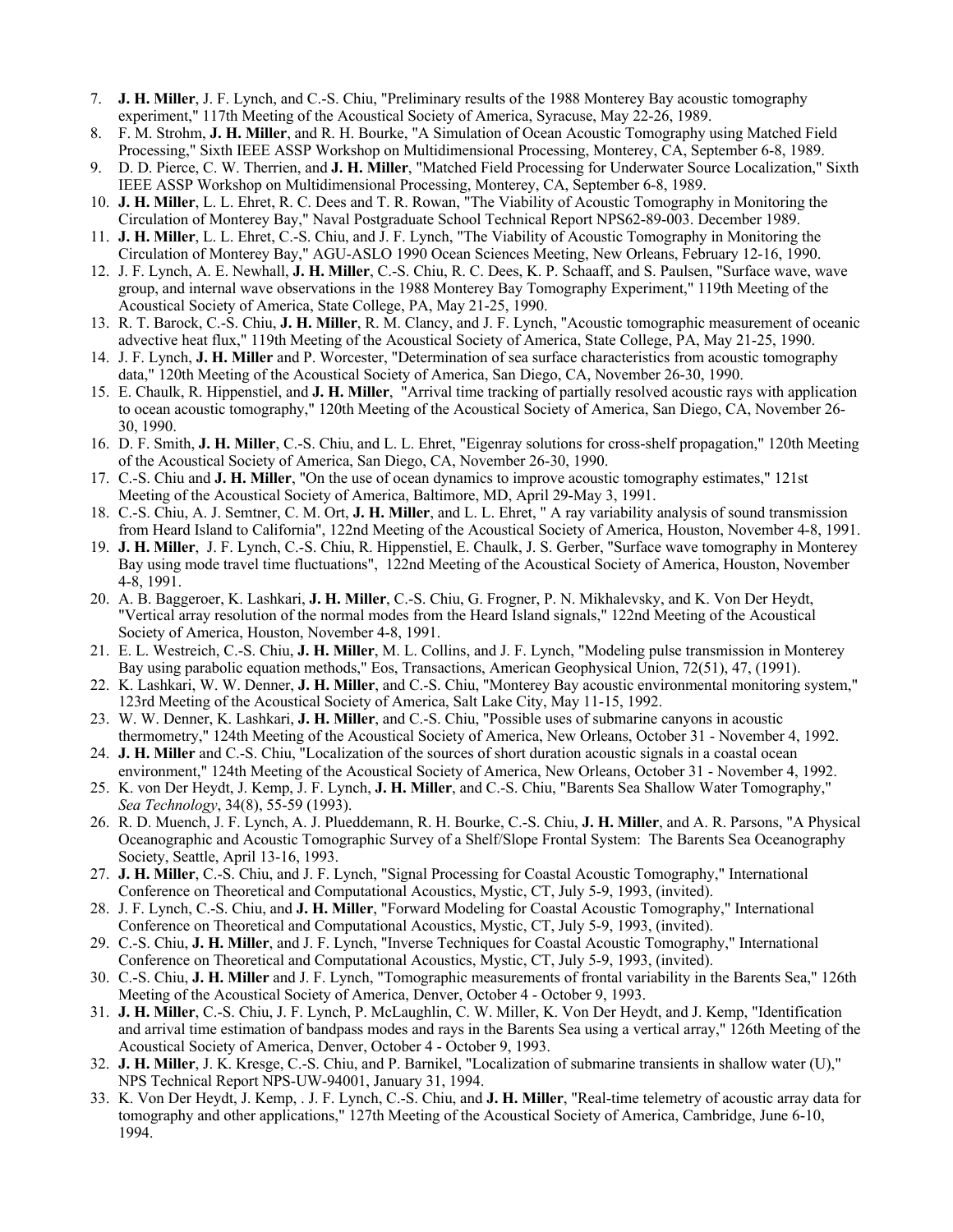- 34. L. N. Le, C.-S. Chiu, and **J. H. Miller**, "A three-dimensional coastal ocean model for the South China Sea using grid generation and multiblock grid techniques," Western Pacific Geophysics Meeting, Hong Kong, July 25-29, 1994.
- 35. P. J. Rovero, R. M. Keolian and **J. H. Miller**, "The influence of acoustic signals on a juvenile gray whale," *J. Acoust. Soc. Am*. 96(5), p. 3251, 1994.
- 36. **J. H. Miller**, C. E. Muggleworth, C.-S. Chiu, and J. F. Lynch, "Shallow-water reverberation measurement and prediction," 128th Meeting of the Acoustical Society of America, Austin, 28 Nov - 2 Dec 1994.
- 37. J. F. Lynch, G. Jin, P. Traykovski, C.-S. Chiu, and **J. H. Miller**, "Scattering of acoustic tomographic signals in shallow water by internal waves," 129th Meeting of the Acoustical Society of America, Washington DC, May 30 - June 3, 1995.
- 38. **J. H. Miller**, J. F. Lynch, D. D. Pierce and C. W. Miller," A measurement and interpretation of the temporal coherence of acoustic continuous wave propagation in the Barents Sea," 130th Meeting of the Acoustical Society of America, St. Louis, November 27 - December 1, 1995.
- 39. **J. H. Miller**, J. F. Lynch, D. D. Pierce and C. W. Miller, "A measurement and interpretation of the temporal coherence of acoustic continuous wave propagation in the Barents Sea," *J. Acoust. Soc. Am.* 98(5), p. 2911, 1995.
- 40. D. D. Pierce, C.-S. Chiu, C. W. Therrien, and **J. H. Miller**, "Matched-mode localization using conventional and cumulant-based MUSIC algorithms in a real, complex shallow-water environment," *J. Acoust. Soc. Am.* 100(4), p. 2636, 1996.
- 41. G. G. Gawarkiewicz, R. Pickart, J. F. Lynch, C.-S. Chiu, K. Smith, and **J. H. Miller,** "The shelfbreak front PRIMER experiment," *J. Acoust. Soc. Am.* 101(5), p. 3016, 1997.
- 42. D. C. Potter, J. M. Quintal, **J. H. Miller**, R. Gampert, and K. Lashkari, "Passive acoustic tracking of echolocating harbor porpoises (*Phocoena phocoena*): I. Fisheries management requirements and biological basis," *J. Acoust. Soc. Am.* 102(5), p. 3212, 1997.
- 43. **J. H. Miller**, R. Gampert, D. C. Potter, and K. Lashkari, "Passive acoustic tracking of echolocating harbor porpoises (*Phocoena phocoena*): II. Methodology and results," *J. Acoust. Soc. Am.* 102(5), p. 3212, 1997.
- 44. G. R. Potty and **J. H. Miller**, "Broadband mode inversion for oceanographic and geoacoustic parameters," *J. Acoust. Soc. Am.* 102(5), p. 3212, 1997.
- 45. B. J. Sperry, J. F. Lynch, C.-S. Chiu, G. G. Gawarkiewicz, R. S. Pickart, **J. H. Miller**, and A. R. Robinson, "Forward propagation analysis for the summer Shelfbreak PRIMER Experiment, *J. Acoust. Soc. Am. 1*02(5), p. 3061-3062, 1997.
- 46. K. B. Smith, C.-S. Chiu, **J. H. Miller**, J. F. Lynch and G. G. Gawarkiewicz, "Three-dimensional propagation effects near the Mid-Atlantic Bight," *J. Acoust. Soc. Am.* 102(5), p. 3143, 1997.
- 47. C.-S. Chiu, K. B. Smith, J. F. Lynch, G. G. Gawarkiewicz, R. S. Pickart, B. Sperry, **J. H. Miller**, and A. R. Robinson, "Measurement and analysis of the propagation of sound from the continental slope to the continental shelf," *J. Acoust. Soc. Am.* 102(5), p. 3143, 1997.
- 48. Smith, K.B., Rojas, J.G., **J. H. Miller**, and G. Potty, "Geoacoustic inversions in shallow water using direct methods and genetic algorithm techniques," *Proceedings of the 4th Pacific Ocean Remote Sensing Conference (PORSEC'98),* Qingdao, China, July 28-31, 1998. (Invited paper.)
- 49. G. R. Potty and **J. H. Miller**, "Broadband geoacoustic inversion using mode traveltime dispersion, *J. Acoust. Soc. Am.* 104(3), p. 1742, 1998.
- 50. J. E. Laliberte, G. R. Potty, and **J. H. Miller**, "Analysis of modal dispersion in the Middle Atlantic Bight," *J. Acoust. Soc. Am.* 105(2), p. 1310, 1999.
- 51. **J. H. Miller**, D. C. Potter, T. Weber and J. Felix, "The target strength of the northern right whale (*Eubalaena glacialis*)," *J. Acoust. Soc. Am.* 105(2), p. 992, 1999.
- 52. **J. H. Miller**, T. Weber, A. Tuttle, and D. C. Potter, "The dependence of target strength of the northern right whale (*Eubalaena glacialis*) on the acoustic properties of blubber," *J. Acoust. Soc. Am. 1*06(4), p. 2163, 1999.
- 53. G. R. Potty and **J. H. Miller**, "Sediment tomography in the Middle Atlantic Bight," J. *Acoust. Soc. Am. 1*06(4), p. 2133, 1999.
- 54. G. R. Potty, **J. H. Miller**, "Mapping of geoacoustic properties of sediments in shallow water," OCEANS 2000 MTS/IEEE Conference and Exhibition, vol.3, no., pp.1919-1922 vol. 3, 2000.
- 55. G. R. Potty and **J. H. Miller**, "Inversion of sediment parameters in a shallow-water range-dependent environment" *J. Acoust. Soc. Am.* 107(5), p. 2776, 2000.
- 56. C. J. Lazauski, J. M. Cembrola, **J. H. Miller**, "Acoustic tomography for optimizing matched field processing on a tracking range," *J. Acoust. Soc. Am. 1*08(5), p. 2646, 2000.
- 57. G. R. Potty and **J. H. Miller**, "Sediment tomography in the East China Sea," *J. Acoust. Soc. Am.* Fall Meeting, 2000. *J. Acoust. Soc. Am. 1*08(5), p. 2536, 2000.
- 58. G. R. Potty, **J. H. Miller,** "Mapping of geoacoustic properties of sediments in shallow water," *OCEANS 2000 MTS/IEEE Conference and Exhibition*, Volume 3, 11-14 Sept. 2000 Page(s):1919 – 1922, (2000).
- 59. **J. H. Miller,** and D. C. Potter, "Active High Frequency Phased-Array Sonar for Whale Shipstrike Avoidance: Target Strength Measurements," *Proceedings of the IEEE/MTS Oceans 2001*, 2104-2107, (2001).
- 60. G. R. Potty, **J. H. Miller**, C.-S. Chen, C. J. Lazauski, and P. H. Dahl, "Sediment tomography in the East China Sea: Preliminary results," *J. Acoust. Soc. Am. 1*10(5), p. 2724, 2001.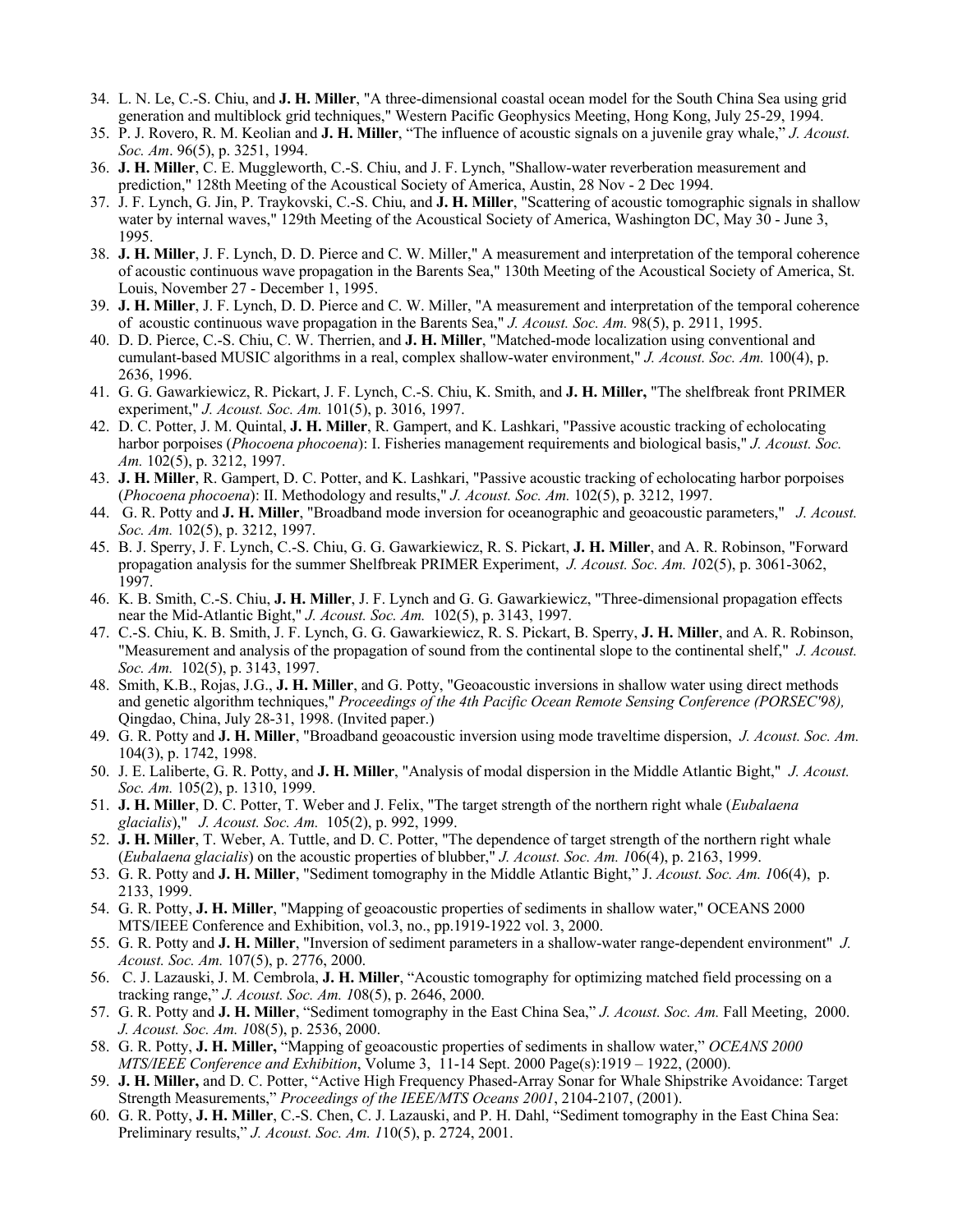- 61. B. Ramaswamy, G. R. Potty, and **J. H. Miller**, "A marine mammal acoustic detection and localization algorithm using spectrogram image correlation," OCEANS, 2001. MTS/IEEE Conference and Exhibition , vol.4, no., pp. 2354-2358 vol.4, 2001.
- 62. D. B. Cousins and **J. H. Miller**, "A model based system for simultaneously estimating bathymetry and sound speed profile characteristics - non-isovelocity simulation results," Oceans *'02 MTS/IEEE*, Volume 2, 29-31 Oct. 2002 Page(s): $1098 - 1108$ , (2002).
- 63. Colin J. Lazauski, G. R. Potty, **J. H. Miller**, C.-S. Chen, and P. H. Dahl, "Sediment tomography in the East China Sea: Compressional wave speed and attenuation inversions from mode travel time dispersion and Airy phase measurements," *J. Acoust. Soc. Am.* 111, 2388 (2002).
- 64. Colin J. Lazauski, G. R. Potty, **J. H. Miller**, C.-S. Chen, and P. H. Dahl, "Sediment tomography in the East China Sea: Compressional wave speed and attenuation inversions from mode travel time dispersion and Airy phase measurements," *J. Acoust. Soc. Am.* 111, 2388 (2002).
- 65. **J. H. Miller** and G. R. Potty, "ASIAEX, East China Sea Experiment URI Sediment Tomography Component Data Acquisition aboard R/V Melville: 29 May to 9 June 2001", Technical Report Submitted to the Naval Undersea Warfare Center, Newport Division, Code 21 Submarine Sonar Department, August 14, 2002.
- 66. G. R. Potty and **J. H. Miller**, "Broadband Non-linear Inversions in Shallow Water for Geoacoustic Parameters*," ICONS 2002- International Conference on Sonar – Sensors and Systems*, Kochi, India (2002).
- 67. G. R. Potty, **J. H. Miller**, C.-S. Chen and Colin Lazauski, "Broadband Non-linear Inversions in Shallow Water for Geoacoustic Parameters," *First International Conference on Inverse Problems: Modeling and Simulation*, Fethiye, Turkey (2002) (Invited talk)
- 68. T.W. Yudichak, D. P. Knobles, P. Cable, R. Zhang, Z. Peng, F. Li, Z. Li, P. H. Dahl, **J. H. Miller** and G. R. Potty, "Modeling of reverberation in the East China Sea," J. Acoust. Soc. Am. 112(5), pt. 2, p. 2254, 2002.
- 69. Y. Dorfman, D. P. Knobles, T.W. Yudichak, P. Cable, R. Zhang, Z. Peng, F. Li, Z. Li, P. H. Dahl, **J. H. Miller** and R. R. Potty, "Separation of scattering mechanisms for the Asian Seas International Acoustics Experiment East China Sea Reverberation Experiment," *J. Acoust. Soc. Am.* 112(5), pt. 2, p. 2255, 2002.
- 70. **J. H. Miller**, "Long range sediment tomography," *J. Acoust. Soc. Am.* 112(5), pt. 2, p. 2361, 2002. (Invited talk)
- 71. D. P. Knobles, T.W. Yudichak, P. Cable, Y. Dorfman, P. H. Dahl, **J. H. Miller**, G. R. Potty, R. Zhang, Z. Peng, F. Li, and Z. Li,, "Analysis of time series data in the East China Sea generated from explosive sources," *J. Acoust. Soc. Am.* 112(5), pt. 2, p. 2361, 2002.
- 72. P. Cable, R Gibson, T.W. Yudichak, D. P. Knobles, R. Zhang, Z. Peng, F. Li, Z. Li, P. H. Dahl, **J. H. Miller** and G. R. Potty, "A comparison of East China Sea low frequency bottom scattering strength determinations," *J. Acoust. Soc. Am.* 112(5), pt. 2, p. 2362, 2002.
- 73. G. R. Potty, **J. H. Miller**, Colin Lazauski, J. F. Lynch, and A. Newhall "Inversion of geoacoustic parameters in the South China Sea," *J. Acoust. Soc. Am.* 112(5), pt. 2, p. 2310, 2002.
- 74. Colin Lazauski, **J. H. Miller**, G. R. Potty, Chuen-Song Chen, and P. Dahl, "Sediment tomography in the East China Sea: Compressional wave speed and attenuation inversions from Airy phase dispersion measurements and time series correlation," *J. Acoust. Soc. Am.* 112(5), pt. 2, p. 2309, 2002.
- 75. Chuen-Song Chen, **J. H. Miller**, G. Faye Boudreaux-Bartels, G. R. Potty, and Colin Lazauski, "Application of matching pursuit algorithm for dispersive acoustic signals," *J. Acoust. Soc. Am*. 112(5), pt. 2, p. 2421, 2002.
- 76. Elena McCarthy and **J**. **H. Miller**, "Is anthropogenic ambient noise in the ocean increasing," *J. Acoust. Soc. Am.* 112(5), pt. 2, p. 2262, 2002.
- 77. **J. H. Miller**, Louis R. Bartek, G. R. Potty, P. H. Dahl, Colin J. Lazauski, C.-S. Chen, and K. Westhoff, "Geoacoustic measurements in the East China Sea," *ASIAEX International Symposium*, Chengdu, China, 14-18 October 2002.
- 78. Steven R. Ramp, C.-S. Chiu, Fred Bahr, J. F. Lynch, Tim Duda, P. Dahl, **J. H. Miller**, Yiquan Qi, Renhe Zhang, "The Shelf-Edge Environment in the Central East China Sea and its Impact on Low Frequency Acoustic Propagation," *ASIAEX International Symposium*, Chengdu, China, 14-18 October 2002.
- 79. B. M. Howe, **J. H. Miller**, and the IASOO Committee, "Integrated Acoustics Systems for Ocean Observatories," *Proceedings of the Scientific Submarine Cable 2003 Workshop*, University of Tokyo, 25-27 June 2003.
- 80. C.-S. Chen, **J. H. Miller**, Boudreaux-Bartels, G.F., G. R. Potty, C. J. Lazauski, "Time-frequency representations for wideband acoustic signals in shallow water," Proceedings of IEEE/MTS OCEANS 2003, Volume 5, 22-26 Sept. 2003 Page(s):SP2903 - SP2907, (2003).
- 81. B. M. Howe, **J. H. Miller**, and the IASOO Committee, "Integrated Acoustics Systems for Ocean Observatories," *Proceedings of IUGG*, JSS03/03A/A13-002, A.167, Sapporo, Japan, 2003.
- 82. B. M. Howe and **J. H. Miller**, "Integrated Acoustics Systems for Ocean Observatories," *J. Acoust. Soc. Am. 1*14, 2374, 2003.
- 83. G. R. Potty, C.-S. Chen, and **J. H. Miller**, "Signal Processing for Long Range Sediment Tomography," *Proceedings of Sympol 2003*, Delhi, India, 2003.
- 84. B. M. Howe and **J. H. Miller**, "Science enabled by ocean observatory acoustics: The NSF ORION program," *J. Acoust. Soc. Am*. 115(5), p. 2617, 2004.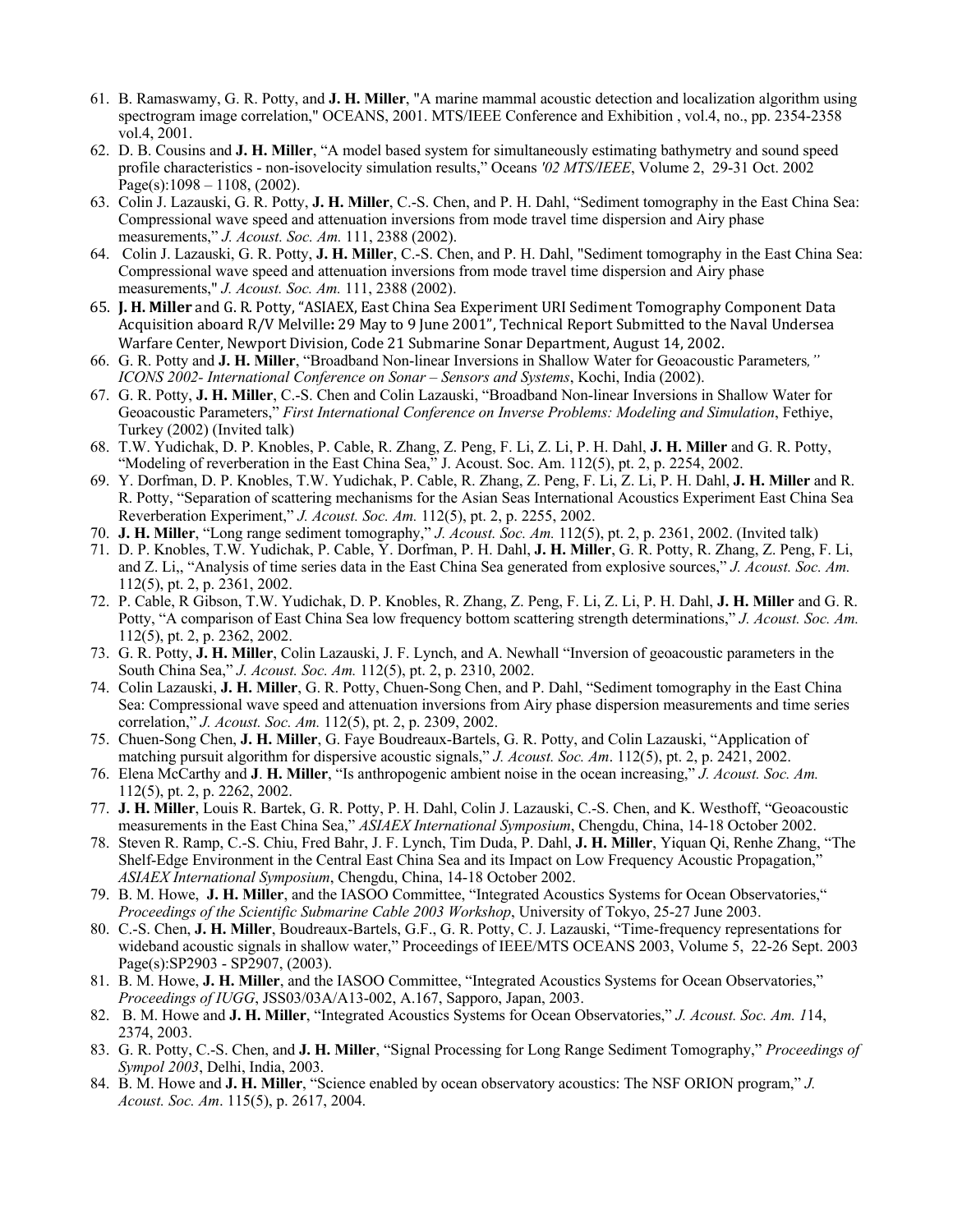- 85. J. Miksis-Olds, **J. H. Miller**, and P. Tyack, "The acoustic environment of the Florida manatee: Correlation with level of habitat use," *J. Acoust. Soc. Am. 115* (5), p. 2558, 2004.
- 86. D. Knobles, R. Kosh, **J. H. Miller**, and G. R. Potty, "Evidence for nonlinear frequency dependence of attenuation in an East China Sea environment," *J. Acoust. Soc. Am. 115* (5), p. 2551, 2004.
- 87. E. Wezensky, **J. H. Miller**, and R. Tyce, "Comparative sensitivity analysis of transmission loss in beaked whale environments," *J. Acoust. Soc. Am. 115* (5), p. 2487, 2004.
- 88. G. R. Potty and **J. H. Miller**, "Inversion of sediment parameters in Biot parameter space," *J. Acoust. Soc. Am. 115*(5), p. 2487, 2004.
- 89. Sarangapani, S., **J. H. Miller**, G. R. Potty, Reeder, D.B., Stanton, T.K., Chu, D., "Measurements and modeling of the target strength of divers," Oceans 2005 - Europe, 952,956 Vol. 2, 20-23 June 2005.
- 90. G. R. Potty, **J. H. Miller**, Colin J. Lazauski, and C.-S. Chen, "Optimal search strategies for nonlinear, multi-parameter geoacoustic inverse problems," *J. Acoust. Soc. Am. 113*(4), p. 2190, 2004.
- 91. D. B. Cousins, **J. H. Miller**, A. Tuttle, T.C. Weber, "The AWARE System A Low-Cost Sonar for Anti-Grounding and Collision Avoidance," Workshop on Underwater Signal Processing, IEEE Signal Processing Society, October 1999.
- 92. **J. H. Miller**, G. R. Potty, Kristy A. Moore, and J. F. Lynch, "Effect of shelf break front on acoustic propagation," *J. Acoust. Soc. Am*. 119, 3346 (2006).
- 93. G. R. Potty, **J. H. Miller**, and J. F. Lynch, "Sediment models for the East Coast based on a priori information, geological data, and sediment inversions," *J. Acoust. Soc. Am.* 119, 3226 (2006)
- 94. Z.-H. Michalopoulou, **J. H. Miller**, and G. R. Potty, "Tabu inversion in the East China Sea," *J. Acoust. Soc. Am.* 119, 3224 (2006).
- 95. G. R. Potty and **J. H. Miller**, "A preliminary sediment model for the Shallow-Water-2006 Experimental site on the New Jersey Coast," *J. Acoust. Soc. Am.* 118, 2040 (2005).
- 96. **J. H. Miller**, A. E. Bowles, Roger L. Gentry, B. Southall, W. T. Ellison, J. J. Finneran, C. R. Greene Jr., D. Kastak, Darlene R. Ketten, P. L. Tyack, Paul E. Nachtigall, W. J. R.son, and J. A. Thomas, "Strategies for weighting exposure in the development of acoustic criteria for marine mammals," *J. Acoust. Soc. Am.* 118, 2019 (2005).
- 97. J. L. Miksis-Olds, P. L. Donaghay, **J. H. Miller**, and P. L. Tyack, "Environmental noise levels affect the activity budget of the Florida manatee," *J. Acoust. Soc. Am.* 118, 1910 (2005).
- 98. T. F. Duda, B. M. Howe and **J. H. Miller**, "Acoustics in Global Process Observatories," *Sea Technology*, 33-37, February, 2007.
- 99. G. R. Potty, **J. H. Miller**, Y.-T. Lin, and J. F. Lynch, "Efficient use of a priori data in sediment inversions through the use of null space (A)," *J. Acoust. Soc. Am. 1*20, 3355 (2006).
- 100.Z.-H. Michalopoulou, **J. H. Miller**, G. R. Potty, "Matched-field inversion in the East China Sea with Tabu Search," *Proceedings IEEE/MTS OCEANS 2006*, vol., no., pp.1,4, 18-21 Sept. 2006.
- 101.K. A. Moore, **J. H. Miller**, G. R. Potty, G. A. Dossot, Scott M. Glenn, and J. F. Lynch, "Measurements of 3-D propagation effects at a shelfbreak front (A)," *J. Acoust. Soc. Am. 1*20, 3222, (2006).
- 102.S. E. Crocker, **J. H. Miller**, "Geoacoustic inversions using Combustive Sound Source data from Shallow Water-2006 experiment," *Ocean Electronics (SYMPOL), 2009 International Symposium*, vol., no., pp.100,105, 18-20 Nov. 2009.
- 103. P. H. Dahl, **J. H. Miller**, D. H. Cato, and R. K. Andrew, "Underwater Ambient Noise," *Acoustics Today*, 3, Jan. 2007, 23-33.
- 104. **J. H. Miller**, G. R. Potty, K. Vigness Raposa, D. Casagrande, L. A. Miller, J. A. Nystuen, and P. M. Scheifele, "Assessment of the acoustic effects on marine animals by an offshore wind farm," *J. Acoust. Soc. Am.* 127 1755 (2010).
- 105. G. A. Dossot, **J. H. Miller**, G. R. Potty, J. F. Lynch, Y.-T. Lin, M. Badiey, and K., B. Smith, "Three-dimensional parabolic equation modeling of an internal wave event during Shallow Water 2006," *J. Acoust. Soc. Am*. 127, 1786 (2010).
- 106. G. R. Potty and **J. H. Miller**, "Studies on the effect of shear on compressional wave attenuation," *J. Acoust. Soc. Am.* 127, 1937 (2010).
- 107. **J. H. Miller**, G. R. Potty, K. Vigness Raposa, D. Casagrande, L. A. Miller, J. A. Nystuen, P. M. Scheifele, and J. G. Clark, "Assessment of the acoustic effects on marine animals by an offshore wind farm," *Second International Conference on the Effects of Noise on Aquatic Life*, Cork, Ireland, August 15-20, 2010.
- 108. **J. H. Miller**, G. R. Potty, K. Vigness Raposa, D. Casagrande, L. A. Miller, J. A. Nystuen, and P. M. Scheifele, "Assessment of the acoustic effects on marine animals by an offshore wind farm," *J. Acoust. Soc. Am*. 127 1755 (2010).
- 109. G. A. Dossot, **J. H. Miller**, G. R. Potty, J. F. Lynch, Y.-T. Lin, M. Badiey, and K., B. Smith, "Three-dimensional parabolic equation modeling of an internal wave event during Shallow Water 2006," *J. Acoust. Soc. Am.* 127, 1786 (2010).
- 110. G. R. Potty and **J. H. Miller**, "Studies on the effect of shear on compressional wave attenuation," J. Acoust. Soc. Am. 127, 1937 (2010).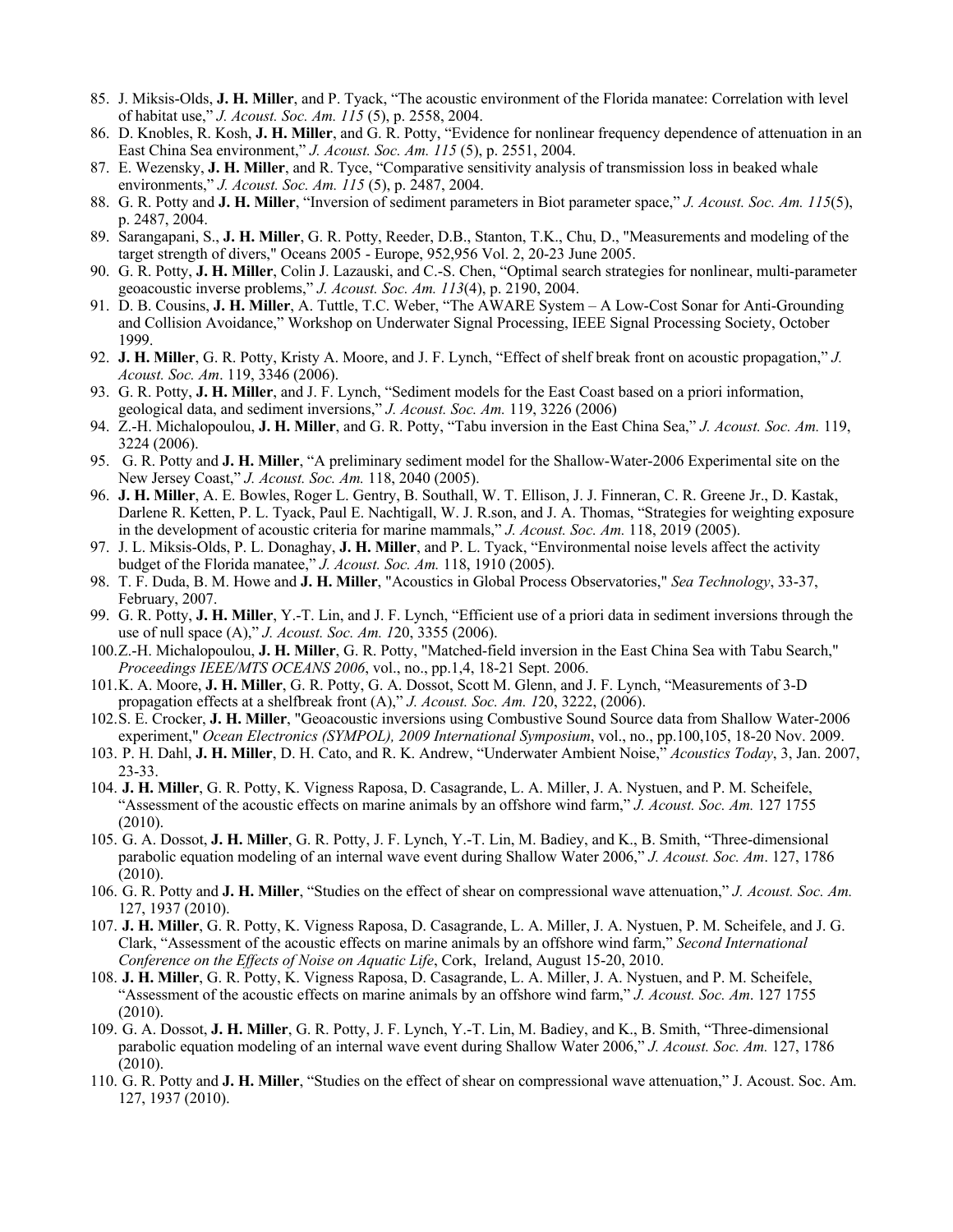- 111. **J. H. Miller**, G. R. Potty, D. S. Casagrande, K. J. Vigness Raposa, L. A. Miller, J. A. Nystuen, P. M. Scheifele, and J. Greer Clark, "On the use of noise budgets to assess the effects of offshore wind farms on marine life," *J. Acoust. Soc. Am.* 129, 2497 (2011).
- 112. **J. H. Miller**, G. R. Potty, and Jeannette M. Greene, "A measurement system for shear speed using interface wave dispersion," *J. Acoust. Soc. Am.* 129, 2458 (2011).
- 113. Steven E. Crocker, **J. H. Miller**, J. C. Osler, G. R. Potty, and Paul C. Hines, "Estimation of sea floor properties using acoustic vector sensors," *J. Acoust. Soc. Am.* 130, 2540 (2011).
- 114. J. Giard, G. R. Potty, **J. H. Miller**, J. M. Greene, Andrew R. McNeese, and P. S. Wilson, "Estimation of shear speed using interface wave dispersion, *J. Acoust. Soc. Am.* 130, 2392 (2011).
- 115. H. Kim, G. R. Potty, **J. H. Miller**, and Christopher Baxter, "Modeling of offshore wind turbine noise radiation and propagation," *J. Acoust. Soc. Am.* 130, 2332 (2011).
- 116. G. A. Dossot, **J. H. Miller**, G. R. Potty, K. B. Smith, M. Badiey, and J. F. Lynch, "Three-dimensional parabolic equation modeling of acoustic intensity fluctuations due to internal wave phenomena," *J. Acoust. Soc. Am.* 129, 2457 (2011).
- 117. **J. H. Miller**, G. R. Potty, K. Vigness Raposa, D. S. Casagrande, L. A. Miller, J. A. Nystuen, P. M. Scheifele, and J. Greer Clark, "Assessment of the acoustic effects of offshore wind turbines on the marine ecosystem," *J. Acoust. Soc. Am*. 128, 2331 (2010).
- 118. G. R. Potty, H. Kim, **J. H. Miller**, "Acoustic radiation from offshore wind farms," *Ocean Electronics (SYMPOL), 2011 International Symposium on* , vol., no., pp.178,184, 16-18 Nov. 2011.
- 119. Greene, J., Giard, J., G. R. Potty, **J. H. Miller**, "A measurement system for shear speed using interface wave dispersion," Ocean Electronics (SYMPOL), 2011 International Symposium on, 211-216, 16-18 Nov. 2011.
- 120. G. R. Potty and **J. H. Miller**, "Time frequency analysis techniques for long range sediment tomography," *J. Acoust. Soc. Am*. 133, 3436 (2013).
- 121. H. Kim, G. R. Potty, Dossot, G., Smith, K.B., **J. H. Miller**, "Long range propagation modeling of offshore wind turbine construction noise using Finite Element and Parabolic Equation models," *Proceedings IEEE/MTS OCEANS, 2012 - Yeosu* , vol., no., pp.1,5, 21-24 May 2012.
- 122. H. Kim , **J. H. Miller** and G. R. Potty, "Predicting underwater radiated noise levels due to the first offshore wind turbine installation in the United States," *J. Acoust. Soc. Am.* 133, 3419 (2013) ,
- 123. G. R. Potty and **J. H. Miller**, "Measurement and modeling of Scholte wave dispersion in coastal waters," *AIP Conf. Proc.* 1495, 500 (2012).
- 124. G. R. Potty, **J. H. Miller** and Marcia Isakson, "Measurement and modeling of Scholte waves in shallow water," *J. Acoust. Soc. Am.* 132, 2093 (2012).
- 125. G. R. Potty, J. H Miller, J. Giard, Andrew R. McNeese, P. S. Wilson and Yong-Min Jiang, "Shear wave speed inversions using Scholte wave dispersion," *J. Acoust. Soc. Am.* 131, 3241 (2012).
- 126. Giard, J.L., G. R. Potty, **J. H. Miller**, Baxter, C.D.P., "Validation of an inversion scheme for shear wave speed using Scholte wave dispersion," *Proceedings IEEE/MTS Oceans - San Diego, 2013*, 1(9), 2013.
- 127.G. R. Potty, **J. H. Miller**, "Efficient use of a priori data in sediment tomography through the use of null space," *Ocean Electronics (SYMPOL), 2013,* 74(81), 23-25 Oct. 2013
- 128. H. Kim, G. R. Potty, **J. H. Miller** , K. B. Smith and G. Dossot, "Long range propagation modeling of offshore wind turbine noise using finite element and parabolic equation models," *J. Acoust. Soc. Am.* 131, 3392 (2012).
- 129. **J. H. Miller**, L. Kloepper, G. R. Potty, A. J. Spivack, S. L. D'Hondt, C. Turner, and A. M. Simmons, "The effects of pH on acoustic transmission loss in an estuary," *Proceedings of Meetings in Acoustics*, 22, 005001 (2015).
- 130. **J. H. Miller**, L. Kloepper, G. R. Potty, Spivack, A. J., S. L. D'Hondt, C. Turner, and A. M. Simmons, "The effects of pH on acoustic transmission loss in an estuary," *J. Acoust. Soc. Am.* 136, 2156 (2014).
- 131. G. R. Potty and **J. H. Miller**, "Ocean acoustics at the University of Rhode Island," *J. Acoust. Soc. Am. 1*36, 2190-2190 (2014).
- 132. **J. H. Miller** and G. R. Potty and H. Kim, "Pile driving pressure and particle velocity at the seabed: Quantifying effects on crustaceans and groundfish," *J. Acoust. Soc. Am.* 136, 2206-2206 (2014).
- 133. C. E. White, C. A. Clark, G. R. Potty and **J. H. Miller**, "A normal mode inner product to account for acoustic propagation over horizontally variable bathymetry," *J. Acoust. Soc. Am.* 136, 2178-2179 (2014).
- 134. G. R. Potty, **J. H. Miller**, B. Wallin, C. E. White and J. Giard, "Acoustics program at the University of Rhode Island," *J. Acoust. Soc. Am. 1*36, 2197-2198 (2014).
- 135. G. R. Potty, J. L. Giard, **J. H. Miller**, C. D. P. Baxter, M. J. Isakson, and B. M. Goldsberry, "Shear wave inversion in a shallow coastal environment," J. Acoust. Soc. Am. 136, 2156-2156 (2014).
- 136. V. Vinciullo, G. R. Potty, K. Cockrell, and **J. H. Miller**, "Improved modal dispersion estimation using vertical array beamforming," *J. Acoust. Soc. Am. 1*35, 2359-2360 (2014).
- 137. G. R. Potty, **J. H. Miller**, S. E. Dosso, J. Dettmer, and J. Bonnel, Geoacoustic inversions in the East China Sea for a 3D sediment model," *J. Acoust. Soc. Am.* 140, 3065 (2016).
- 138. G. R. Potty, **J. H. Miller**, "Acoustic and seismic time series analysis using ensemble empirical mode decomposition," *J. Acoust. Soc. Am.* 140, 3423 (2016).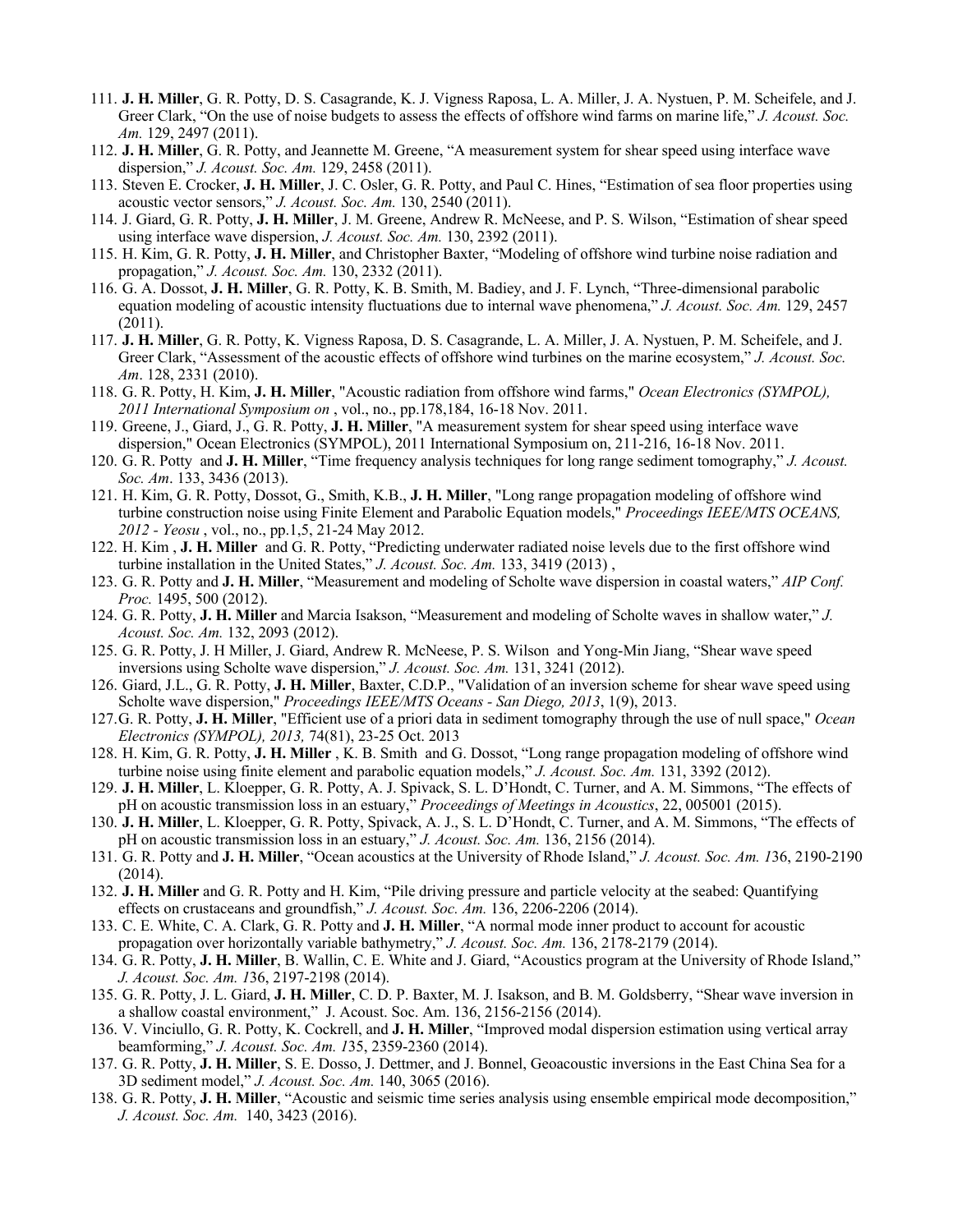- 139. G. R. Potty, **J. H. Miller**, "Estimation of shear wave properties using Scholte wave inversions," *J. Acoust. Soc. Am*. 139, 2113 (2016).
- 140. J. H Miller, G. R. Potty, Y.-T. Lin, A. Newhall, K. J. Vigness-Raposa, J. Giard, T. Mason, "Overview of underwater acoustic and seismic measurements of the construction and operation of the Block Island Wind Farm," *J. Acoust. Soc. Am. 1*41:5, 3993-3993 (2017).
- 141. G. R. Potty, **J. H. Miller**, S. E. Dosso, J. Bonnel, Marcia J. Isakson, "Sediment parameter inversions in the East China Sea," *J. Acoust. Soc. Am.* 141, 3487 (2017).
- 142. **J. H. Miller**, G. R. Potty, A. Tripathy, Makio Tazawa, J. Amaral, K. J. Vigness-Raposa, Y.-T. Lin, and A. Newhall, "Source localization using a compact tetrahedral array," J. Acoust. Soc. Am. 144, 1745 (2018).
- 143. A. Tripathy, **J. H. Miller**, G. R. Potty, J. Amaral, K. J. Vigness-Raposa, Y.-T. Lin, and A. Newhall, "Characteristics of the soundscape before and after the construction of the Block Island Wind Farm," *J. Acoust. Soc. Am.* 144, 1856 (2018).
- 144. K. Unrein, G. R. Potty, **J. H. Miller**, D. Tollefsen, D. P. Knobles, P. S. Wilson, and Y.-T. Lin, "Measurements of modal attenuation using broadband sources in the New England Mud Patch," *J. Acoust. Soc. Am.* 144, 1948 (2018).
- 145. G. R. Potty, **J. H. Miller**, J. Bonnel, Y.-T. Lin, A. Newhall, D. P. Knobles, and P. S. Wilson, "Characterization of bottom parameters in the New England Mud Patch using geophone and hydrophone measurements*," J. Acoust. Soc. Am.* 144, 1973 (2018).

## **RESEARCH GRANTS AND CONTRACTS AWARDED**

- 1. Naval Postgraduate School Foundation Research Program, "Engineering Development and Test of Surface and Internal Wave Tomography," \$58,000, FY88.
- 2. Naval Postgraduate School Foundation Research Program, "Engineering Development and Test of Surface and Internal Wave Tomography," \$46,000, FY89.
- 3. Monterey Bay Aquarium Research Institute, "Monterey Bay Acoustic Tomography" \$75,000, FY89, with L. J. Ziomek, T. K. Stanton, and E. B. Thornton.
- 4. Naval Postgraduate School Direct Funding, "Feasibility Study for a Norwegian Sea/Barents Sea Acoustic Tomography Experiment," \$95,000 for FY90, \$55,000 for FY 1991, with C.-S. Chiu.
- 5. Naval Postgraduate School Direct Funding, "Monitoring Global Acoustic Transmissions," \$45,000, FY91, with C.-S. Chiu and R. Bourke.
- 6. Office of Naval Research, "Barents Sea Transmission Test: Shallow Water Vertical Array Component," FY92, \$67,000, with C.-S. Chiu and R. Bourke.
- 7. Office of Naval Research, "Global acoustic path variability study ," FY92, \$30,000, with C.-S. Chiu and A. J. Semtner.
- 8. Naval Undersea Warfare Center, "Localization of time domain signals," FY92, \$40,000, with C.-S. Chiu.
- 9. Office of Naval Research, "Barents Sea Transmission Test: Shallow Water Vertical Array Component," FY93, \$130,000, with C.-S. Chiu and R. Bourke.
- 10. Advanced Research Projects Agency, "Global acoustic path variability study," FY93, \$80,000, with C.-S. Chiu and A. J. Semtner,
- 11. Naval Undersea Weapons Center, "Localization of time domain signals," FY93, \$80,000, with C.-S. Chiu.
- 12. Naval Research Laboratory, "Shallow water classification," FY93, \$30,000, with C.-S. Chiu.
- 13. Advanced Research Projects Agency, "Global acoustic path variability study," FY94, \$120,000, with C.-S. Chiu and A. J. Semtner,
- 14. Naval Undersea Weapons Center, "Localization of time domain signals," FY94, \$65,000, with C.-S. Chiu.
- 15. Office of Naval Research, "Barents Sea Polar Front Experiment: Data Analysis," FY94, \$55,000, with C.-S. Chiu and R. Bourke.
- 16. Office of Naval Research, "Middle Atlantic Bight Field Study," FY95- 96, \$40,000.
- 17. Office of Naval Research, "Middle Atlantic Bight Field Study: SUS Component," FY96-99, \$120,000.
- 18. National Marine Fisheries Service, "Development of an Acoustic Tracking System for Harbor *Porpoises (Phocoena phocoena*) in the Vicinity of Gill Nets," FY96-98, \$101,188.
- 19. National Science Foundation, "Development of Low Cost RAFOS and Telemetry Sound Source," FY98-01, \$160,507, with T. R. Rossby.
- 20. National Marine Fisheries Service, "Observational Technologies for Marine Mammals," FY99, \$10,000.
- 21. Naval Undersea Warfare Center, "Tomography and Matched Field Processing for NUWC Ranges," FY99, \$25,000.
- 22. Office of Naval Research, "Long Range Sediment Tomography," FY00-03, \$452,000.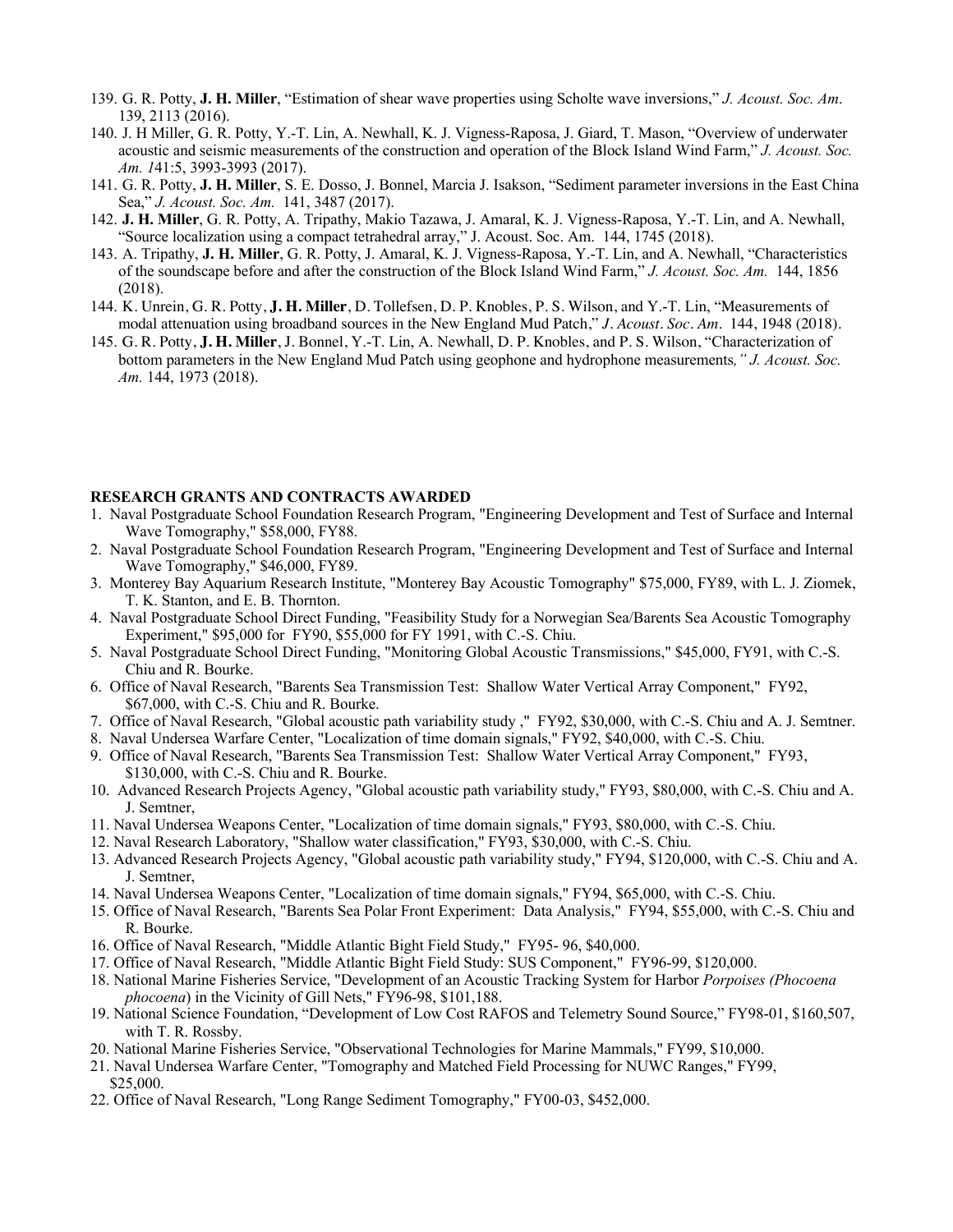- 23. Office of Naval Research, "REMUS Autonomous Underwater Vehicle for Chemical and Acoustic Sensing," FY01, \$250,000, with A. Hanson.
- 24. Office of Naval Research, "Effects of Sound on the Marine Environment," FY00-04, \$143,000, with G. R. Potty.
- 25. Office of Naval Research, "Long Range Sediment Tomography: Developing Advanced Experimental Designs," FY04- 07, \$679,570, with G. R. Potty.
- 26. URI Transportation Center, "Calibration of Scour Models using Advanced Sonar Technology for Bridge Safety," FY04, \$142,000, with C. Baxter.
- 27. URI Partnership for Ocean Instrumentation, "Ocean Elevators for Deep Ocean Science and Exploration," FY05, \$30,000, with D. Coleman, P. Donaghay, R. Tyce, and G. Fischer.
- 28. URI Transportation Center, "Acoustic detection and monitoring for transportation infrastructure security," FY05, \$110,600, with G. R. Potty.
- 29. Office of Naval Research, "Acoustic Propagation Physics of Ocean Fronts and Internal Waves using Collaborative Autonomous Underwater Vehicles, FY05-06, \$135,000, with G. R. Potty.
- 30. Office of Naval Research, "Variability in Geoacoustic Parameters and their Influence on Acoustics in the Context of ESME," FY05-07, \$75,000, with G. R. Potty.
- 31. Office of Naval Research, "Variability in 3D Acoustic Propagation in Shallow Water near Ocean Fronts," FY07-09, \$750,000, with G. R. Potty.
- 32. Office of Naval Research, "Estimation of Ocean and Seabed Parameters and Processes using Low Frequency Acoustic Signals," FY10-12, \$540,000 with G. R. Potty.
- 33. Office of Naval Research, "Seafloor Shear Measurement Using Interface Waves," FY10 DURIP, \$125,000 with G. R. Potty.
- 34. Office of Naval Research, "The Effects of Sediment Properties on Low Frequency Acoustic Propagation," FY13-15, \$500,000 with G. R. Potty.
- 35. Office of Naval Research, "A Low-Frequency Source for Interface Wave Generation," FY15-17, \$164,000 with G. R. Potty.
- 35. Office of Naval Research, "Low Frequency Acoustic Propagation: The Effects of Sediment Properties," FY16-18, \$679,000 with G. R. Potty.
- 36. Bureau of Ocean Energy Management (HDR, Inc.), "Underwater Acoustic Data Analysis and Measurements for the Block Island Wind Farm," FY15-19, \$236,000 (to date) with G. R. Potty.
- 37. Army Research Laboratory, "High Resolution Profiling of Ground Properties using Rayleigh Waves," FY16-17, \$86,000, with G. R. Potty, C. Baxter and A. Bradshaw.
- 38. NASA (Brown University), "Remote Sensing of Sub-Surface Structure of Extraterrestrial Bodies using Laser Doppler Velocimetry Measurements of Rayleigh Waves, FY16-18, \$190,000, with G. R. Potty.
- 39. Bureau of Ocean Energy Management (HDR, Inc.), "Gulf of Mexico Passive Acoustic Monitoring," FY18-22, \$125,000 (to date) with G. R. Potty.
- 40. Office of Naval Research, "Southeast New England Navy STEM Coalition, FY18-20, \$1.3M, UCONN and URI (with D. Taggart and A. Shukla)

## **MAJOR OCEAN RESEARCH CRUISES**

- 1. December 1989, "Monterey Bay Acoustic Tomography Experiment," R/V Point Sur, Co-Chief Scientist.
- 2. January 1991, "Heard Island Experiment: Monterey Vertical Array Component," R/V Point Sur, Chief Scientist.
- 3. August 1992, "Barents Sea Polar Front Experiment," USNS Bartlett, Principal Investigator.
- 4. July 1996, "Middle Atlantic Bight Field Study," R/V Endeavor, Principal Investigator.
- 5. February 1997, "Middle Atlantic Bight Field Study," R/V Endeavor, Principal Investigator.
- 6. May/December 1998, "Whale Detection Study using Sonar in Cape Cod Bay," R/V CT-1, Chief Scientist.
- 7. March 2000, "Asian Seas International Acoustics Experiment (ASIAEX)," R/V Revelle, Principal Investigator.
- 8. June 2001, "Asian Seas International Acoustics Experiment (ASIAEX)," R/V Melville, Principal Investigator.
- 9. June 2001, "Asian Seas International Acoustics Experiment (ASIAEX)," R/V Shi Yan 2, Principal Investigator.
- 10. August 2001, "Asian Seas International Acoustics Experiment (ASIAEX)," R/V OR2, Principal Investigator.
- 11. May 2004, "Mountains in the Sea," NOAA Ship Ronald H. Brown, Scientist and ROV Hercules Navigator.
- 12. August-September 2006, "Shallow Water 06 Experiment," R/V Knorr, Principal Investigator.
- 13. July 2012, "Glider Acoustic Sensing of Sediments Cruise (GLASS)," NRV Alliance, Chief Scientist.
- 14. September 2015, "Block Island Wind Farm Construction Monitoring," R/V Shanna Rose, Co-Chief Scientist.
- 15. December 2016, "Block Island Wind Farm Operations Monitoring," R/V Tioga, Co-Chief Scientist.
- 16. March 2017, "Seafloor Characterization Experiment," R/V Sharp, Principal Investigator.
- 17. March 2019, "Marine Mammal Monitoring at Block Island using Acoustics," R/V Endeavor, Scientist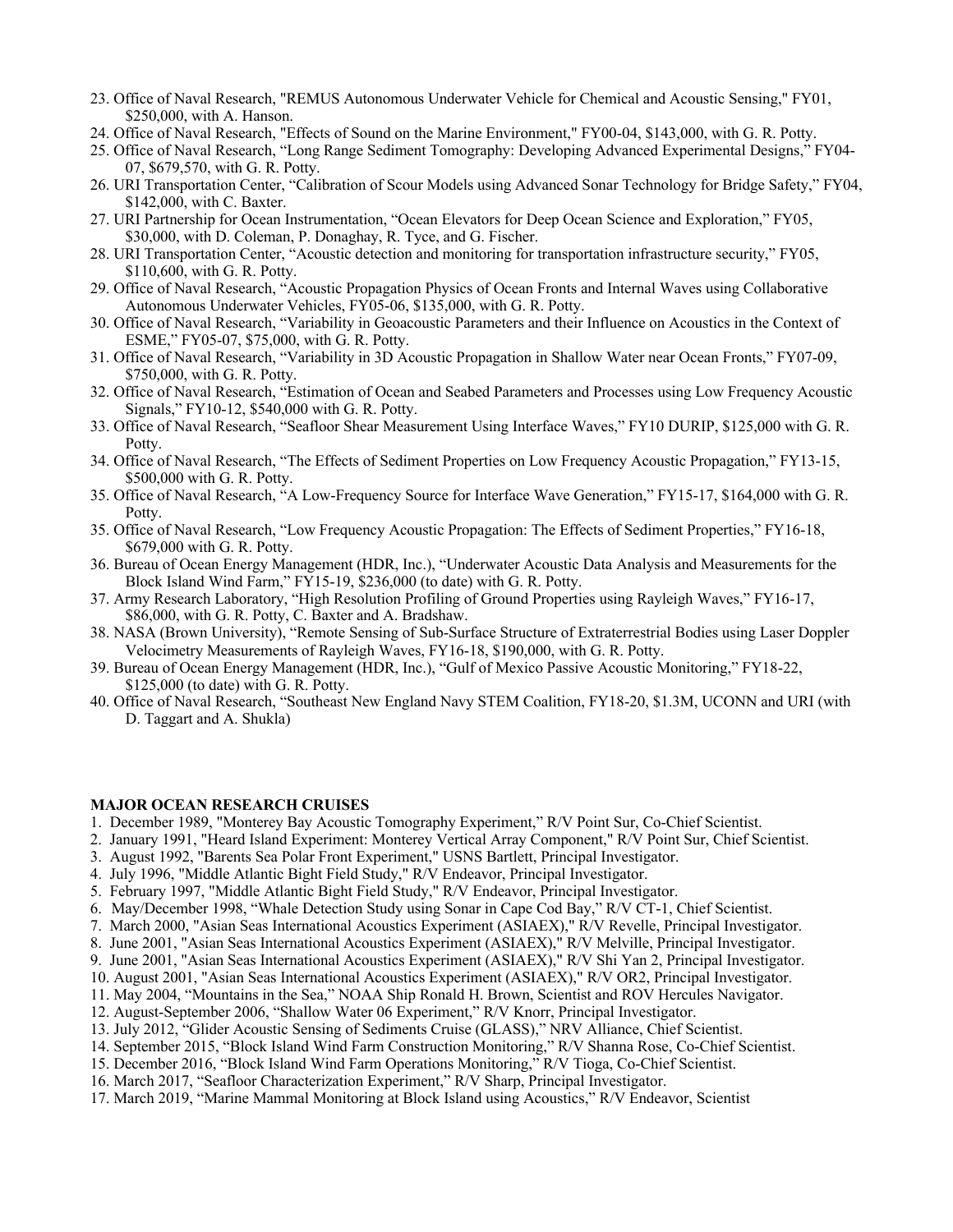# **TEACHING ACCOMPLISHMENTS**

# **Courses Taught (NPS)**

- Ocean Acoustic Tomography (with C.-S. Chiu)
- 2. EC 4450, Sonar Systems Engineering
- 3. EC 3500, Analysis of Random Signals<br>4. EC 3400, Digital Signal Processing
- 4. EC 3400, Digital Signal Processing<br>5. EC 2500, Communications Systems
- 5. EC 2500, Communications Systems Engineering<br>6. EC 2410, Fourier Analysis of Signals and System
- 6. EC 2410, Fourier Analysis of Signals and Systems<br>7. EC 2400, Discrete Signals and Systems
- Discrete Signals and Systems

## **Course Taught (URI)**

- 1. EGR 105, Foundations of Engineering I
- 2. EGR 106, Foundations of Engineering II
- 3. EGR 325, Engineering Entrepreneurship I (w. J. Andries)
- 4. EGR 326, Engineering Entrepreneurship II (w. R. Nair)
- 5. OCE 205, Ocean Engineering Design Tools (with R. Tyce, S. Grilli, T. Gregory, and J. Hu)
- 6. OCE 215, Ocean Engineering Design Laboratory I (with R. Tyce)
- 7. OCE 216, Ocean Engineering Design Laboratory II (with R. Tyce)
- 8. OCE 416, Ocean Engineering Professional Practice
- 9. OCE 471, Underwater Acoustics and Data Analysis
- 10. OCE 472, Sonar Systems Design
- 11. OCE 560, Ocean Data Collection
- 12. OCE 561, Introduction to Oceanographic Data Analysis
- 13. OCE/ELE 571, Underwater Acoustics I
- 14. OCE 575, Marine Bioacoustics (with P. Scheifele, K. Vigness Raposa, and G. R. Potty)
- 15. OCE 661, Analysis of Oceanographic Data (Inverse Techniques) (with Y. Shen and G. R. Potty)
- 16. OCE 560, Ocean Data Collection Systems
- 17. OCE 592/OCG594, Exploring Europa's Oceans (with S. D'Hondt)
- 18. OCE/OCG 506, Num. Models and Data Analysis in Ocean Sci. (with J. Collie, B. Heikes, and C. Kincaid)
- 19. OCE/ELE 672, Underwater Acoustics II (with G. R. Potty)

# **Doctoral Dissertation Supervision (URI)**

- 1. G. R. Potty, " Broadband nonlinear inversion for geoacoustic parameters in shallow water," Ph.D. in Ocean Engineering, 5/00.
- 2. D. Cousins, " A model-based algorithm for environmentally adaptive bathymetry and sound velocity profile estimation," Ph.D. in Ocean Engineering, 5/05.
- 3. J. Miksis-Olds, "Manatee response to environmental noise," Ph.D. in Oceanography, 5/06, Co-advised with Prof. P. Donaghay.
- 4. S. Crocker, "Geoacoustic inversion using the vector field," Ph.D. in Ocean Engineering, 8/11, Co-advised with Prof. G. R. Potty.
- 5. G. Dossot, "Acoustic fluctuations in shallow water due to nonlinear internal waves," Ph.D. in Ocean Engineering, 6/11, Co-advised with Prof. G. R. Potty.
- 6. H.-K. Kim, "Prediction of structure borne noise radiation and propagation from offshore impact pile driving," Ph.D. in Ocean Engineering, 12/13, Co-advised with Prof. G. R. Potty.
- 7. J. Amaral, "Analysis of fin whale vocalizations south of Rhode Island," Ph.D. in Ocean Engineering, expected 5/19, Co-advised with Prof. G. R. Potty.
- 8. N. Rotker, "Continuous active sonar," Ph.D. in Ocean Engineering, expected 05/19.
- 9. R. Alkinani, "Acoustic Tracking of Underwater Vehicles," Ph.D. in Ocean Engineering, expected, 05/22, Co-advised with Prof. G. R. Potty.

# **M.S. Thesis Supervision (NPS)**

- 1. T. Rowan, "Monterey Bay Acoustic Tomography: Ray Tracing and Environmental Assessment," M.S. in Systems Technology (ASW) 9/88.
- 2. LCDR F. Strohm, French Navy, "Simulation of Ocean Acoustic Tomography using Matched Field Processing," M.S. in Electrical Engineering and M.S. in Oceanography, 6/89. Co-advised with Prof. R. Bourke.
- 3. LT R. Dees, USN, "Signal Processing and Preliminary Results the 1989 Monterey Bay Acoustic Tomography," M.S. in Engineering Acoustics, 6/89.
- 4. LT P. Lynch, USN, "Computer Simulation of Gold Code Phase Modulation in Ocean Acoustic Tomography," M.S. in Electrical Engineering, 6/89.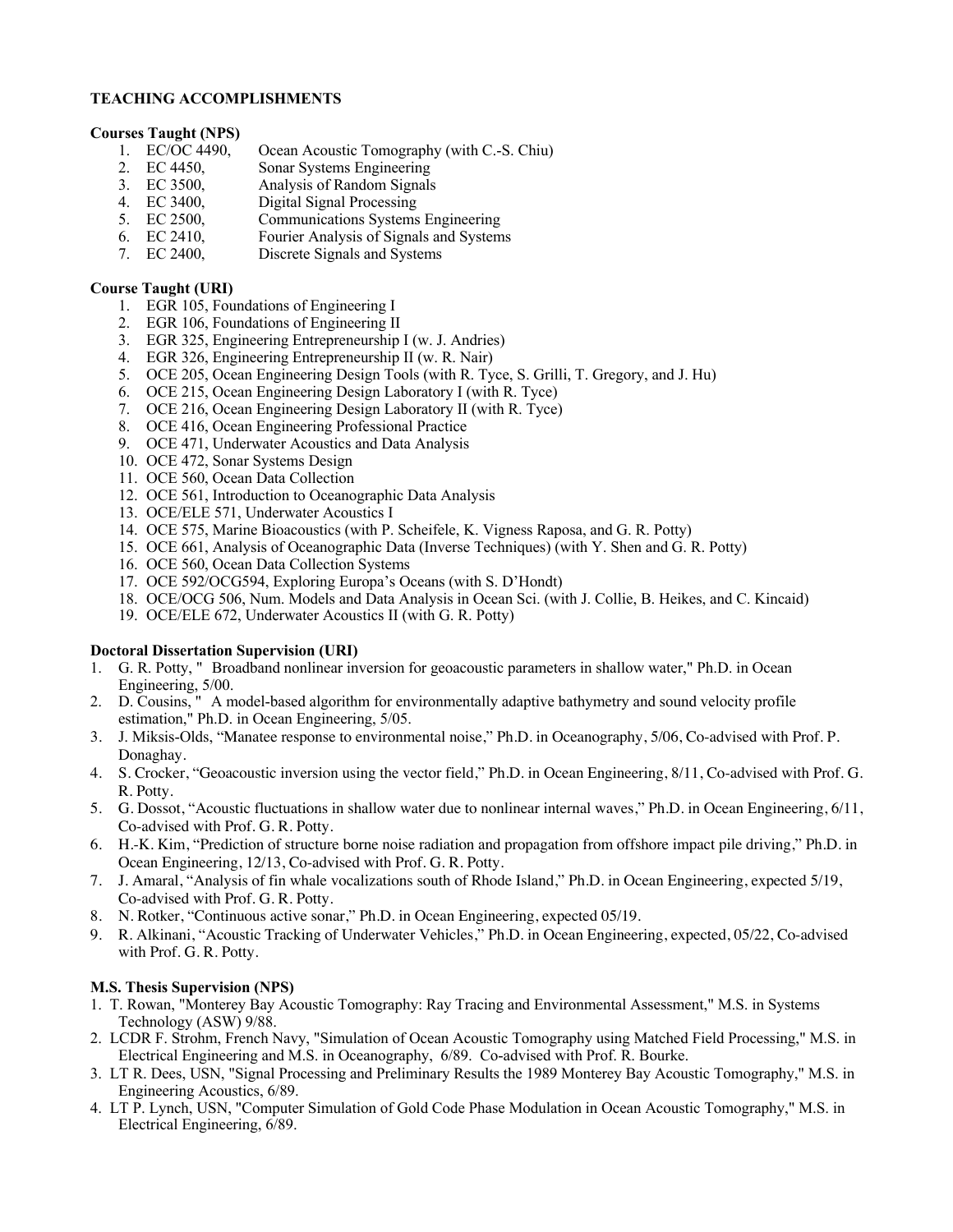- 5. LT K. Schaaff, USN, "Monterey Bay Acoustic Tomography: Signal Processing Using Multi-Channel Data-Synchronized Quadrature Phase Demodulation," M.S. in Engineering Acoust. and M.S. in Applied Science, 9/89.
- 6. CAPT R. Scott, Canadian AF, "Parallel Processor Based Gaussian Beam Tracer for Use in Ocean Acoustic Tomography", M.S. in Electrical Engineering, 9/89. Advised with Prof. C.-S. Chiu.
- 7. LT C.-C. Kao, Taiwan Navy, "The Sensitivity of the Stochastic Acoustic Tomography Estimate to the Uncertainties in the Sound Speed Field Covariance," M.S. in Engineering Acoustics, 12/89. Co-advised with Prof. C.-S. Chiu.
- 8. LT D. Pierce, USN, "Underwater Source Localization with Matched Field Processing," M.S. in Engineering Acoustics, 12/89. Co-advised with Prof. C. Therrien.
- 9. LCDR R. T. Barock, USN, "Acoustic Tomographic Estimate of Ocean Advective Heat Flux: A Numerical Assessment in the Norwegian Sea," M.S. In Physical Oceanography, 6/90, Co-advised with Prof. C.-S. Chiu.
- 10. LT R. Eldred, USN, "Doppler Processing of Acoustic Tomography Signals," M.S. in Electrical Engineering, 9/90.
- 11. LT(N) Donald Smith, Canadian Navy, "Modeling Acoustic Eigenrays in a 3-D Ocean with Bathymetry," M.S. in Engineering Acoustics, 12/90. Advised with Prof. C.-S. Chiu.
- 12. LT(N) E. Chaulk, Canadian Navy, "Arrival time tracking of partially resolved acoustic rays with application to ocean acoustic tomography," M.S. in Engineering Acoustics, 1/91. Advised with Prof. Ralph Hippenstiel.
- 13. LT G. Frogner, USN, "Monitoring Global Acoustic Transmissions: Signal Processing and Preliminary Data Analysis," M.S. in Physical Oceanography, 9/91, Advised with Prof. C.-S. Chiu.
- 14. LT J. M. Emblidge, "A Feasibility Study of Ocean Acoustic Tomography in the Barents Sea," M.S. in Physical Oceanography, 9/91, Co-advised with Prof. C.-S. Chiu.
- 15. LT E. L. Westreich, USN, "Modeling Pulse Transmission in Monterey Bay using Parabolic Equation Methods," M.S. in Physical Oceanography, 9/91, Co-advised with Prof. C.-S. Chiu.
- 16. LT S. E. Crocker, USN, "Time Domain Modal Beamforming for a Near Vertical Acoustic Array," M.S. in Engineering Acoustics, 12/91.
- 17. LT J. M. Iacovetta, "ARMA Modeling of Acoustic Signals," M.S. in Electrical Engineering, 6/92, Co-advised with Prof. C. Therrien.
- 18. LT M. Elliot, USN, "Simulation of Acoustic Multipath Arrival Structure in the Barents Sea, M.S. in Physical Oceanography and M.S. in Engineering Acoustics, 6/92, Co-advised with Prof. C.-S. Chiu.
- 19. LT G. A. Omans, USN, "Broadband Modal Beamforming of Acoustic Tomography Signals Acquired by a Vertical Array, M.S. in Applied Science, 9/92, Advised with LCDR P. J. Rovero.
- 20. LCDR C. L. Nicholson, USN, "Localization of Acoustic Transients in Shallow Water Environments," M.S. in Electrical Engineering, 12/92, Advised with Prof. C.-S. Chiu.
- 21. LT J. L. Schultz, USN, "Implementation of a Time Domain Localization Algorithm in the AN/SQR-10 Tactical Towed Array Sonar System," M.S. in Applied Science, 12/92, Advised with Profs. C.-S. Chiu and M. Shields.
- 22. LT P. G. McLaughlin, "Signal Processing for the 1992 Barents Sea Tomography Experiment," M.S. in Electrical Engineering and M.S. in Engineering Acoustics, 12/93. Advised with Prof. C.-S. Chiu.
- 23. LT J. L. Mykyta, "Prediction of the Plane Wave Beamformed Acoustic Arrival Structure for the 1992 Barents Sea Coastal Tomography Test," M.S. in Physical Oceanography, 12/93, Co-advised with Prof. C.-S. Chiu.
- 24. LT J. K. Kresge, "Localization of Submarine Transients in Shallow Water (U)," M.S. in Electrical Engineering, 4/94, Advised with Prof. C.-S. Chiu, (S-NF).
- 25. LT C. E. Muggleworth, "Shallow Water Reverberation and Measurement and Modeling", M.S. in Electrical Engineering and M.S. in Engineering Acoustics, 6/94, Advised with Prof. C.-S. Chiu.
- 26. LT W. G. Huelsnitz, "Modelling Tools for Active Classification in Shallow Water Environments", M.S. in Applied Physics and M.S. in Physical Oceanography, 9/94, Advised with Prof. C.-S. Chiu.
- 27. LTCDR J. Franken, "A Tactical Application of Coastal Acoustic Tomography", M.S. in Engineering Acoustics, 12/94, Advised with Prof. C.-S. Chiu.
- 28. LCDR G. E. Kaemmerer, "Simulation of acoustic multipath arrival structure in the Middle Atlantic Bight," M.S. in Applied Physics, 6/95, Advised with Profs. C.-S. Chiu and K. B. Smith.
- 29. LCDR J. L. Benson, "Time-domain localization of transient sources in shallow water," M.S. in Electrical Engineering, 6/95, Advised with Prof. C.-S. Chiu.

#### **M.S. Thesis Supervision (URI)**

- 1. R. Gampert, "Development of an Acoustic Tracking System for Harbor Porpoise," M.S. in Ocean Engineering, 6/98.
- 2. M. Estaphan, "Acoustic Tomography in Narragansett Bay: A Feasibility Study," M.S. in Ocean Engineering, 6/98.
- 3. A. Tuttle, "Software Development for the AWARE Obstacle Avoidance Sonar," M.S. in Ocean Engineering, 6/99.
- 4. T. Weber, "Hardware Development for the AWARE Obstacle Avoidance Sonar," M.S. in Ocean Engineering, expected 2/00.
- 5. M. Zarnetske, "Transducer Modeling and Calibration using Finite Element Analysis and Wave Propagation Theory," M.S. in Ocean Engineering, 9/99.
- 6. J. Laliberte, "Analysis of Modal Dispersion in the Middle Atlantic Bight," M.S. in Ocean Engineering, 6/99.
- 7. Adele Wang, "Development of Sigma-Delta Demodulator for Sonar," M.S. in Electrical Engineering, 12/99, Advised with Prof. Godi Fischer.